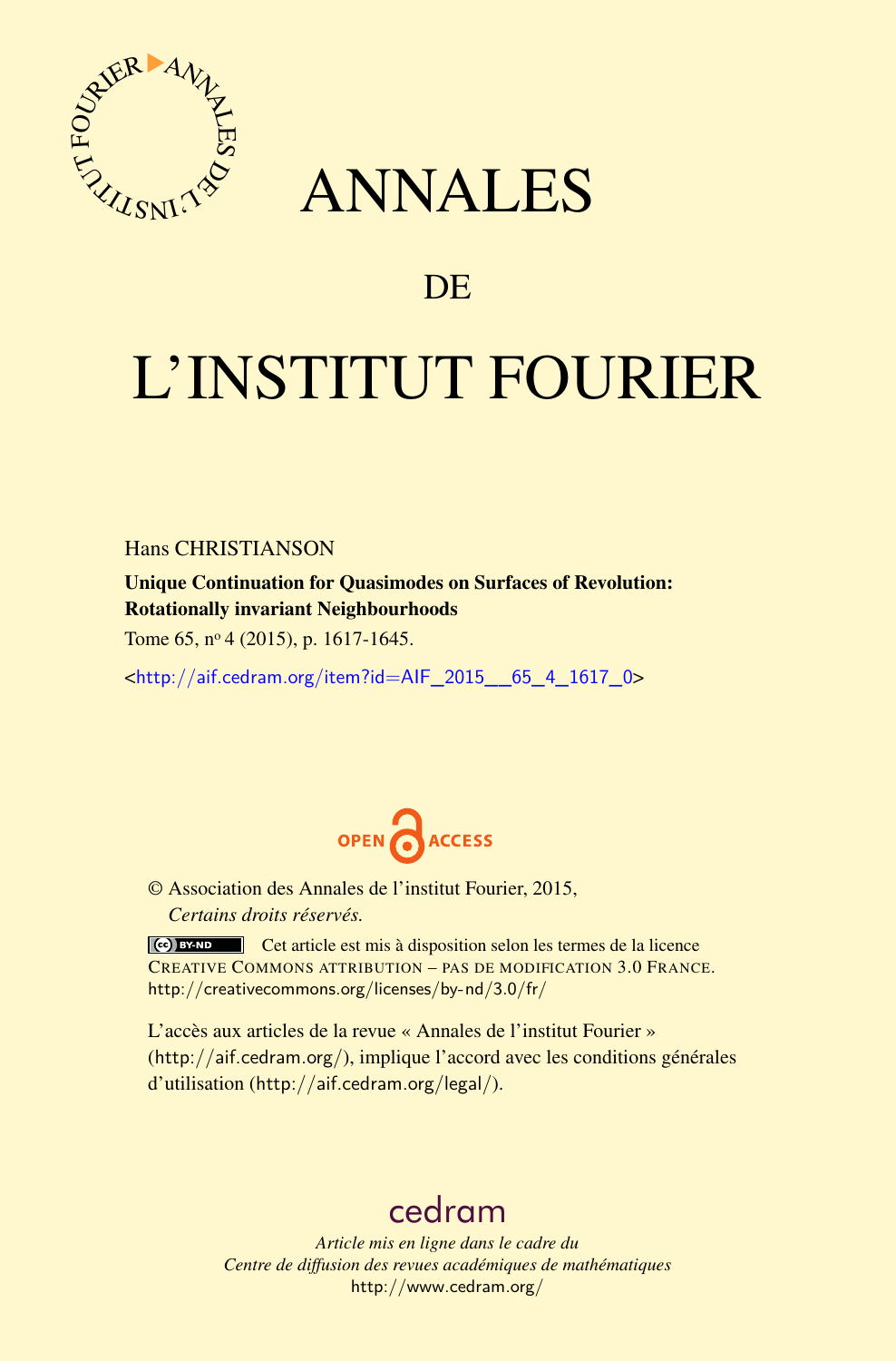#### UNIQUE CONTINUATION FOR QUASIMODES ON SURFACES OF REVOLUTION: ROTATIONALLY INVARIANT NEIGHBOURHOODS

#### **by Hans CHRISTIANSON (\*)**

ABSTRACT. — We introduce the definition of irreducible quasimodes, which are quasimodes with *h*-wavefront sets living on the smallest invariant sets in phase space. We prove a strong conditional unique continuation estimate for these quasimodes in rotationally invariant neighbourhoods on compact surfaces of revolution. The estimate states that irreducible Laplace quasimodes have *L*<sup>2</sup> mass bounded below by  $C_{\epsilon} \lambda^{-1-\epsilon}$  for any  $\epsilon > 0$  on any open rotationally invariant neighbourhood which meets the semiclassical wavefront set of the quasimode. For an analytic manifold, we conclude the same estimate with a lower bound of  $C_{\delta} \lambda^{-1+\delta}$  for some fixed  $\delta > 0$ .

Résumé. — Nous introduisons la définition de quasimodes irréductibles, qui sont des quasimodes du laplacien dont les *h*-front d'onde est localisé sur les ensembles invariants minimaux de l'espace des phases. Nous prouvons une estimation de prolongement unique conditionnelle pour ces quasimodes sur les ensembles invariants par rotation des surfaces compactes de révolution. L'estimée affirme que les quasimodes ont une norme *L*<sup>2</sup> minorée par *C*<sub>*ε*</sub> $λ$ <sup>−1−*ε*</sup> pour tout *ε* > 0 et sur tout ensemble ouvert invariant par rotation qui intersecte le front d'onde semi-classique du quasimode. Si la surface est analytique, nous obtenons la même estimation minorée par  $C_{\delta} \lambda^{-1+\delta}$  pour  $\delta > 0$  fixe.

#### **1. Introduction**

We consider a compact periodic surface of revolution  $X = \mathbb{S}^1_x \times \mathbb{S}^1_{\theta}$ , equipped with a metric of the form

$$
ds^2 = dx^2 + A^2(x)d\theta^2,
$$

Keywords: Unique continuation, quasimode, irreducible quasimode, surface of revolution. Math. classification: 35P20, 35B60, 58J50.

<sup>(\*)</sup> The author is extremely grateful to András Vasy and Jared Wunsch for their help with the moment map definition of irreducible quasimode, and for their comments and suggestions on earlier versions of this paper. The author is also grateful to the anonymous referee, whose many thoughtful comments and suggestions have helped improve this paper and fix several mistakes in earlier versions. This work was supported in part by NSF grant DMS-0900524.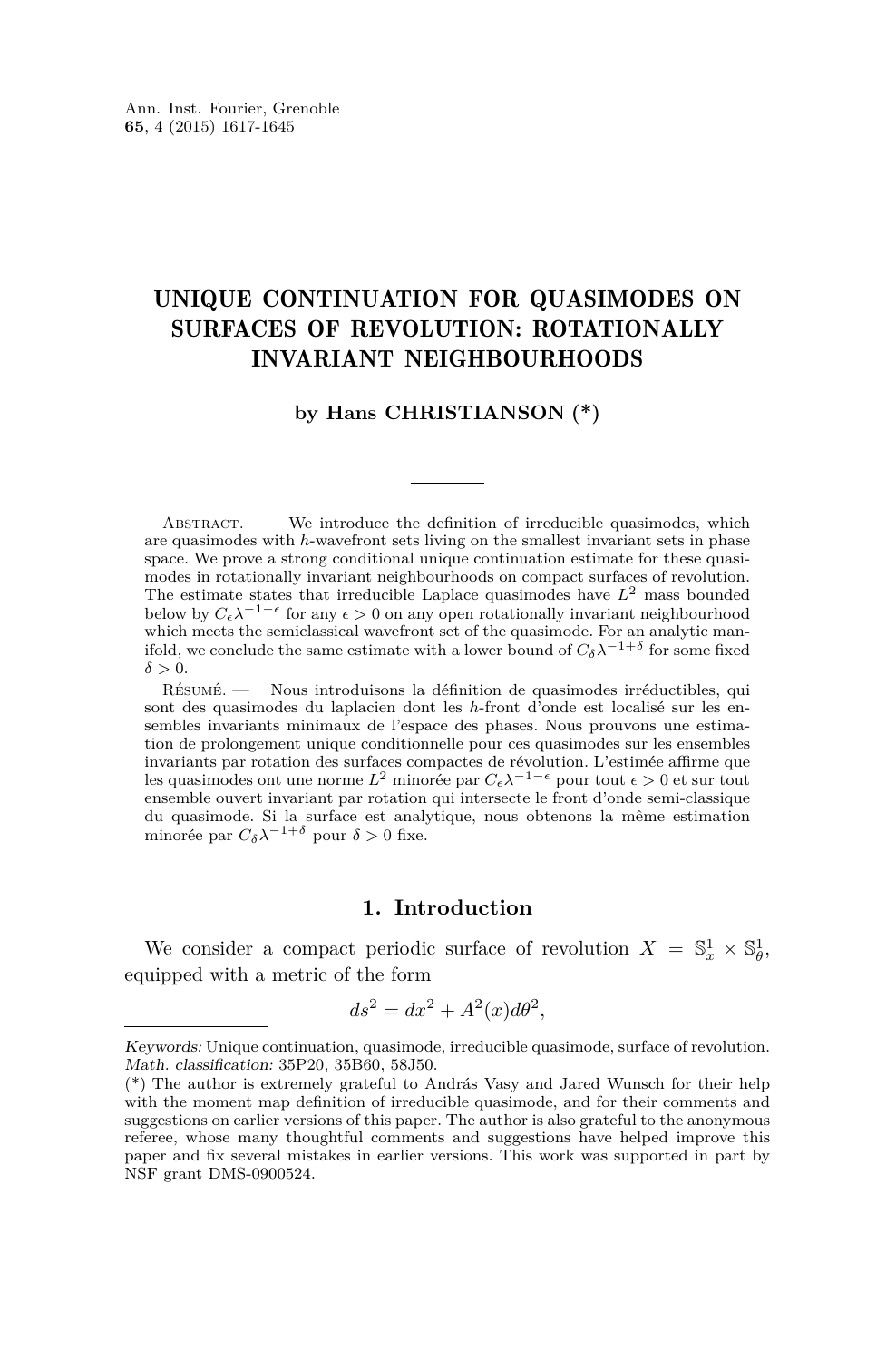where  $A \in \mathcal{C}^{\infty}$  is a smooth function,  $A \geq \epsilon > 0$ . Our analysis is microlocal, so applies also to any compact surface of revolution with no boundary, and to certain surfaces of revolution with boundary under mild assumptions, however we will concentrate on the toral case for ease of exposition.

From such a metric, we get the volume form

$$
d\text{Vol} = A(x)dx d\theta,
$$

and the Laplace-Beltrami operator acting on 0-forms

$$
\Delta f = (\partial_x^2 + A^{-2} \partial_{\theta}^2 + A^{-1} A' \partial_x) f.
$$

We are concerned with quasimodes, which are the building blocks from which eigenfunctions are made, however we need to define the most basic kind of quasimodes, which we will call irreducible quasimodes. The very rough idea in this definition is that the quasimode cannot be decomposed as a sum of two or more nontrivial quasimodes. However, we will use a slightly weaker definition than this (see Section [2.3](#page-8-0) for more on this distinction).

Quasimodes are known to live in phase space on sets which are invariant under the geodesic flow. For a two dimensional surface of revolution, the classical flow is completely integrable. Quasimodes can live on invariant tori, but they can also live on degenerate sets of higher codimension (for example, a periodic geodesic). This paper is primarily concerned with understanding how quasimodes are concentrated as invariant sets degenerate from tori into lower dimensional sets. Our definition must distinguish between these different types of sets. To make our definition, we recall first that the geodesic flow on  $T^*X$  is the Hamiltonian system associated to the principal symbol of the Laplace-Beltrami operator:

$$
p(x, \xi, \theta, \eta) = \xi^2 + A^{-2}(x)\eta^2.
$$

A fixed energy level  $p = \text{const.}$  consists of all the geodesics of that constant "speed". For the case of the geodesic Hamiltonian system on *T* <sup>∗</sup>*X*, there are two conserved quantities, the total energy and the angular momentum *η* 2 . The moment map is the map sending points of *T* <sup>∗</sup>*X* to their associated conserved quantities, that is

$$
M(x,\xi,\theta,\eta) = \begin{pmatrix} \xi^2 + A^{-2}(x)\eta^2 \\ \eta^2 \end{pmatrix}.
$$

When the gradient of *M* has rank 2, then *M* defines a submersion, so each connected component of the preimage is a 2-manifold; a Liouville torus. Points in *T* <sup>∗</sup>*X* where *M* has rank 1 or 0 are called critical points, and points  $(P,Q) \in \mathbb{R}^2$  such that  $\{M = (P,Q)\}\$ contains critical points are called critical values.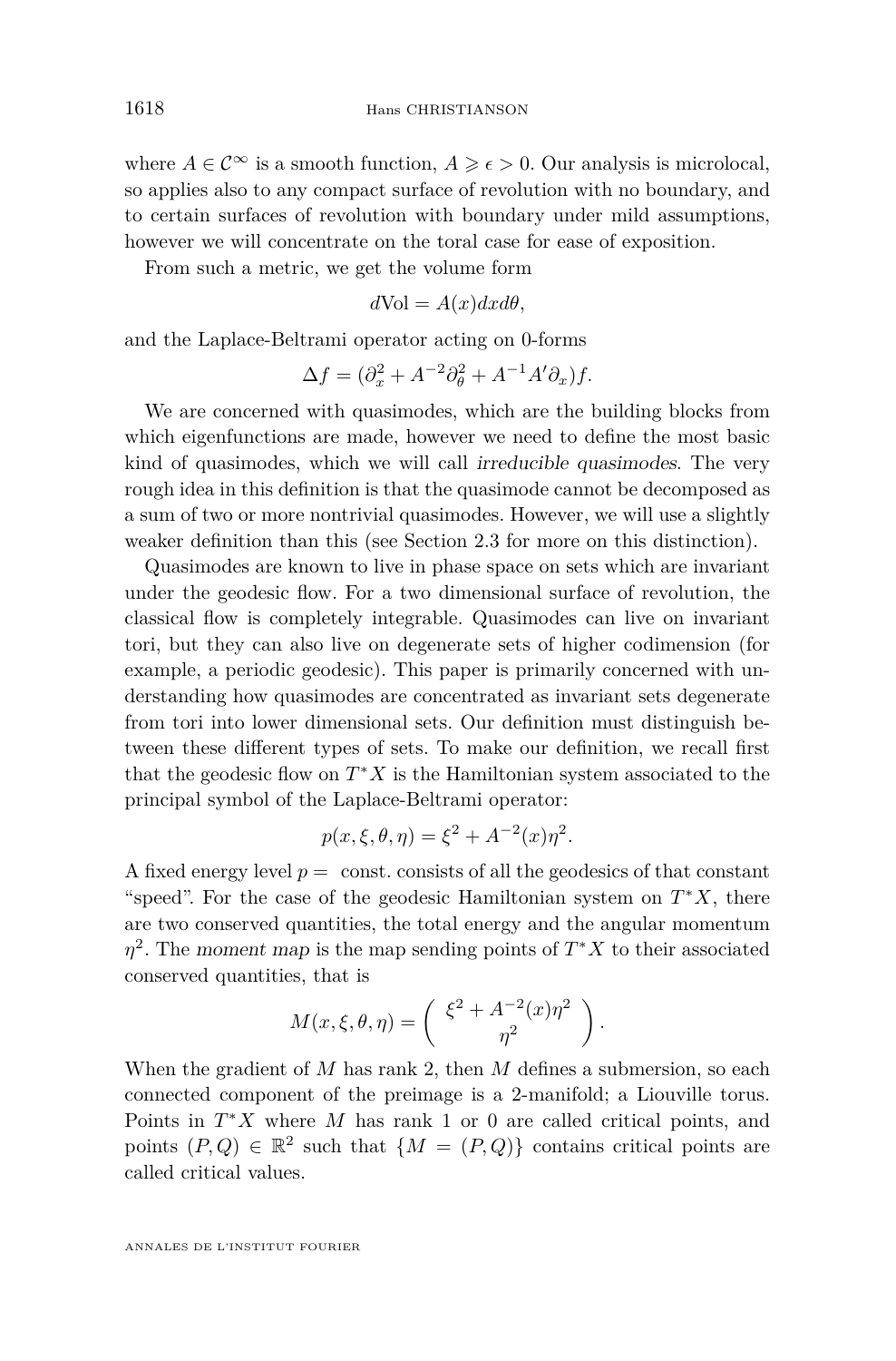<span id="page-3-0"></span>If *M* has rank 0, then the total energy  $p = 0$ . At points where *M* has rank 1 there are two possibilities. The first is  $\eta = 0$  and  $\xi \neq 0$ , where there is uniform lateral propagation. The second possibility is  $\xi = 0$ ,  $A'(x) = 0$ but  $\eta \neq 0$ . These critical points have no lateral propagation but do have angular momentum, so correspond to longitudinal periodic geodesics. These longitudinal periodic geodesics can also carry quasimode mass, and critical values have preimages which may have infinitely many longitudinal periodic geodesics, if  $A' \equiv 0$  in some neighbourhood. One way to measure the localization of quasimodes in phase space is by describing their semiclassical wavefront set. Roughly speaking, the semiclassical wavefront set is where a function is non-trivial in phase space (i.e. roughly the complement of the set where the quasimode is  $\mathcal{O}(\lambda^{-\infty})$ . See Section [2.1](#page-6-0) below for a brief review, or [\[12\]](#page-29-0) for a comprehensive overview of semiclassical analysis. The semiclassical wavefront set is always a closed invariant subset of the energy surface, so our definition of irreducible quasimode will be one which has wavefront mass confined to the closure of one of these two kinds of sets, distinguished by rank of *M*.

DEFINITION 1.1. — A graded quasimode is a quasimode whose semiclassical wavefront set is contained in a set where *M* has constant rank.

An irreducible quasimode is a graded quasimode whose semiclassical wavefront set is contained in the closure of a single connected component of a level set of  $M$  in  $T^*X$ .

In Section [2.3](#page-8-0) we discuss how this definition is related to a more intuitive, but more restrictive definition.

We also will require a limit on the geodesic complexity by assuming there are only a finite number of connected regions of longitudinal periodic geodesics. This will not preclude having infinitely many periodic longitudinal geodesics, but merely having accumulation points of connected components of longitudinal geodesics. We therefore will assume that the moment map has a finite number of critical values, each of which has a preimage of finitely many non-empty connected components. Note this allows intervals of longitudinal periodic geodesics, but does not allow accumulation of such sets. For an example, see Figure [1.1.](#page-4-0)

Finally, we will require a certain 0-Gevrey regularity on the manifold, which in a sense says our manifold is not too far from being analytic. Such a 0-Gevrey assumption nevertheless allows for non-trivial functions which are constant on intervals, so this is a very general class of manifolds. Of course this includes analytic manifolds, for which we have a stronger estimate. See Subsection [2.2](#page-7-0) for the precise definitions.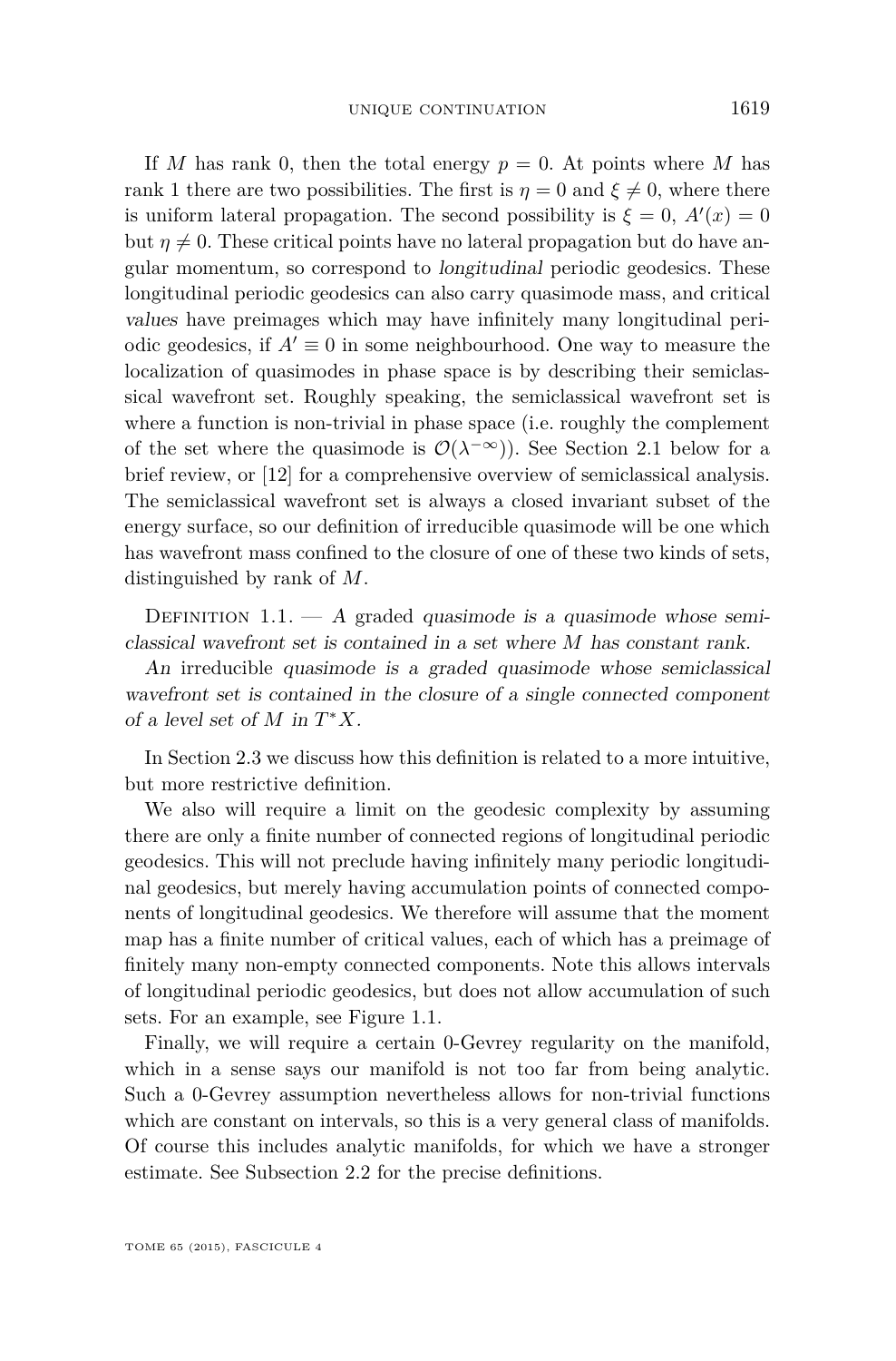<span id="page-4-0"></span>

Figure 1.1. A surface of revolution with many longitudinal periodic Figure 1.1. A surface of revolution with many longitudinal periodic geodesics, corresponding to critical points of the generating curve  $A(x)$ . Below is the reduced phase space (at a fixed angular momentum). Below is the reduced phase space (at a fixed angular momentum). The longitudinal geodesics are where  $A'(x) = \xi = 0$ , or where the Hamiltonian flow in the reduced phase space is stationary.

 $T_{\text{trap}}$ THEOREM 1.2. — Let *X* be as above, for a generating curve in the 0 $f(x) = \frac{1}{2} \int_{-\infty}^{\infty} \int_{-\infty}^{\infty} f(x) dx$  for some  $f(x) \sim \infty$ . Assume the moment nap has finitely many critical values, with preimages consisting of finitely many con-<br>posted components. Suppose  $v$  is a (weak) irreducible sussimede satisfying nintery many critical values, with premiages consisting or nintery many con-<br>nected components. Suppose *u* is a (weak) irreducible quasimode satisfying  $\|u\| = 1$  and Gevrey class  $A(x) \in \mathcal{G}_{\tau}^{0}(\mathbb{R})$  for some  $\tau < \infty$ . Assume the moment map has

$$
(-\Delta - \lambda^2)u = \mathcal{O}(\lambda^{-\beta_0}),
$$

for some fixed  $\beta_0 > 0$ . Let  $\Omega \subset X$  be a rotationally invariant neigh- $(1)$  $\overline{1}$ bournood,  $\Omega = (a, b)_x \times \mathbb{S}_{\theta}^1$ . Then either

(1)

$$
||u||_{L^2(\Omega)} = \mathcal{O}(\lambda^{-\infty}),
$$

 $\alpha$ r (2) for any  $\epsilon > 0$  there exists  $C - C$  as  $\epsilon > 0$  such that (2) for any  $\epsilon > 0$ , there exists  $C = C_{\epsilon, \Omega, \beta_0} > 0$  such that (1.1)  $||u||_{L^2(\Omega)} \geqslant C\lambda^{-1-\epsilon}.$ or

In the analytic category, we have a significant improvement. Of course in the case of an analytic manifold, there can be no infinitely degenerate critical elements, nor can there be any accumulation points of sets of lon-<br>critical portiolia goodesies, so we do not poed to make the assumption about finite geodesic complexity. gitudinal periodic geodesics, so we do not need to make the assumption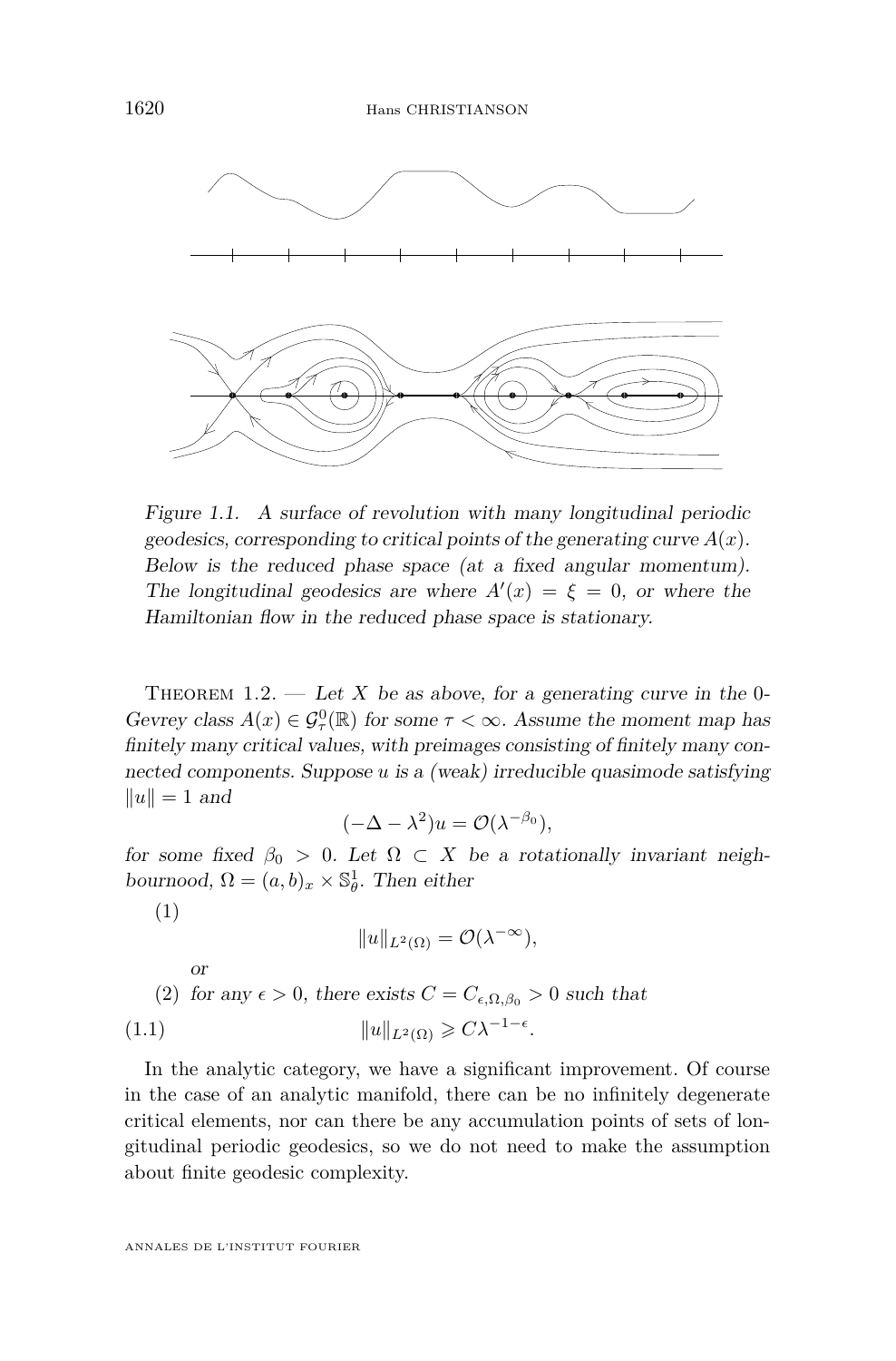<span id="page-5-0"></span>COROLLARY 1.3. — Let *X* be as above, and assume *X* is analytic. Suppose *u* is a (weak) irreducible quasimode satisfying  $||u|| = 1$  and

$$
(-\Delta - \lambda^2)u = \mathcal{O}(1).
$$

Then for any open rotationally invariant neighbourhood  $\Omega \subset X$ , either

(1)

$$
||u||_{L^2(\Omega)} = \mathcal{O}(\lambda^{-\infty}),
$$

or

(2) there exists a fixed  $\delta > 0$  and a constant  $C = C_{\Omega} > 0$  such that

 $||u||_{L^2(\Omega)} \geqslant C\lambda^{-1+\delta}$ .

Remark 1.4. — The  $\delta > 0$  appearing in Corollary 1.3 can be computed explicitly. The proof of both Theorem [1.2](#page-4-0) and Corollary 1.3 proceed by separating variables to reduce to a one dimensional semiclassical Schrödinger operator, and then describing the behaviour of quasimodes near cricital points of the potential. For an analytic manifold, there are necessarily finitely many critical points of finite degeneracy. If 2*m* is the maximum degeneracy of the local maxima, and  $2m_2 + 1$  is the maximum degeneracy of the inflection points, then

$$
\delta = \min\left\{\frac{2}{m+1}, \frac{4}{2m_2+3}\right\}.
$$

In the case of one non-degenerate maximum  $(m = 1)$  and no inflection points, the lower bound is  $1/\log(\lambda)$ , which was already known in much greater generality [\[3,](#page-28-0) [5,](#page-29-0) [6\]](#page-29-0).

The spectral estimates for finitely degenerate critical points are all sharp, so the lower bounds for a particular analytic manifold are also sharp.

Remark 1.5. — The assumption that  $\Omega \subset X$  is a rotationally invariant neighbourhood of the form  $\Omega = (a, b)_x \times \mathbb{S}^1_\theta$  is necessary for this level of generality. See Section [2.3](#page-8-0) for an example illustrating this point.

#### **2. Preliminaries**

In this section we review some of the definitions and preliminary computations necessary for Theorem [1.2,](#page-4-0) as well as recall the spectral estimates we will be using.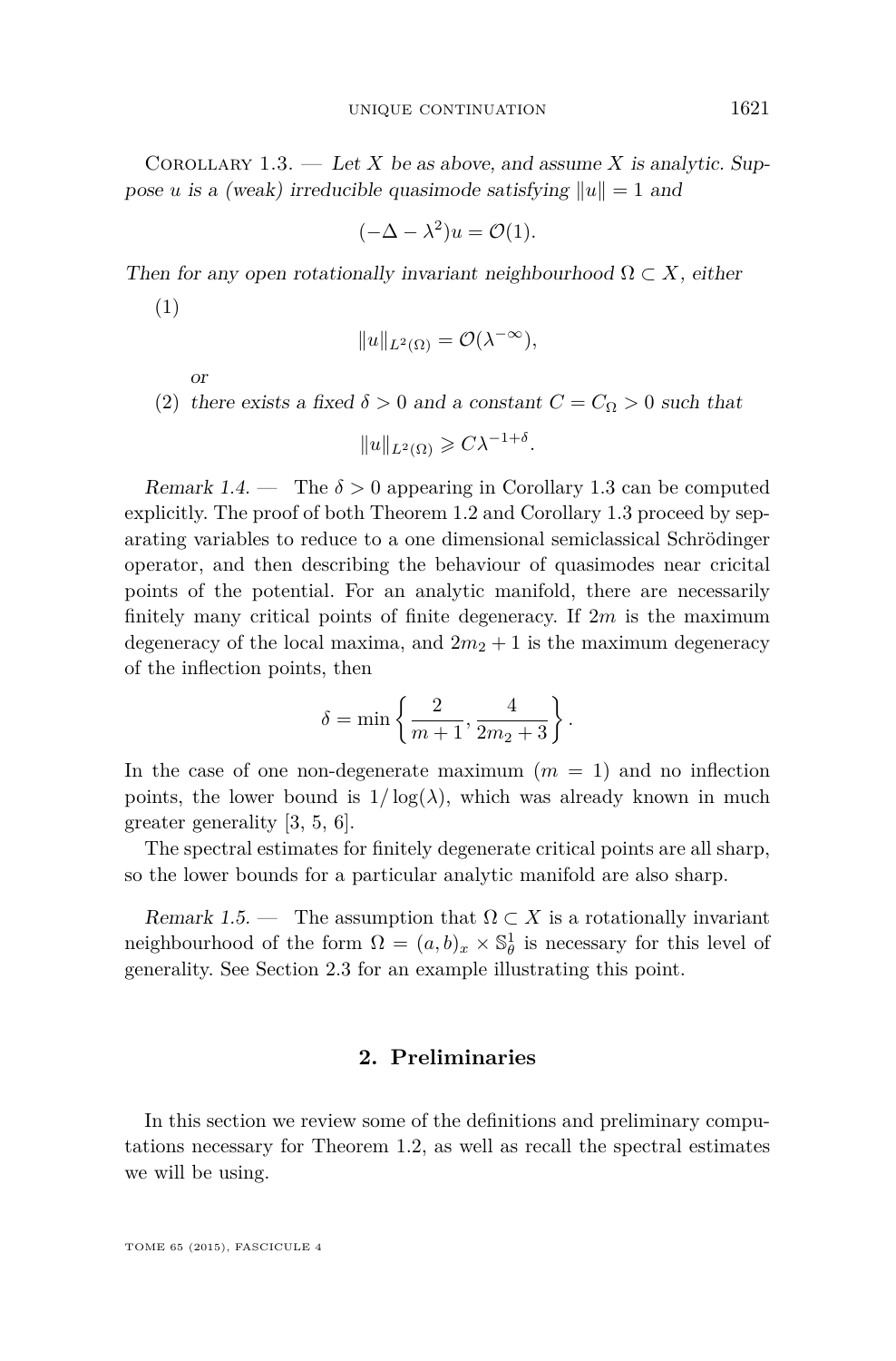#### **2.1. A brief review of semiclassical analysis**

<span id="page-6-0"></span>We collect for future reference a brief review of the standard symbol classes and corresponding pseudodifferential operators used later on (see also [\[12,](#page-29-0) Section 4.4]). Throughout this subsection, let *X* be a compact Riemannian manifold without boundary. We denote  $x \in X$  and  $(x, \xi) \in$ *T*<sup>∗</sup>*X* as variables on the manifold and the cotangent bundle respectively.

The standard homogeneous symbol spaces that are relevant here are

$$
S^m_{\rho,\delta}(T^*X)
$$
  
(2.1) = { $a(x,\xi) \in C^{\infty}(T^*X \setminus 0)$ ;  $|\partial_x^{\alpha}\partial_{\xi}^{\beta}a(x,\xi)| = O_{\alpha,\beta}(\langle \xi \rangle^{m-\rho|\alpha|+\delta|\beta|})$ ,}

with  $1 \geqslant \rho > \delta$ . As for the semiclassical symbols, the relevant symbol classes for our purposes are

(2.2) 
$$
S_{cl}^{m,k}(T^*X \times (0, h_0]) = \{a(x, \xi; h) \in C^{\infty}(T^*X \times (0, h_0]); a(x, \xi; h) \sim \sum_{j=0}^{\infty} a_{m-j}(x, \xi)h^{-m+j}, a_{m-j} \in S_{0,0}^k\}, (2.3) 
$$
S_{\delta}^m(T^*X \times (0, h_0]) = \{a(x, \xi; h) \in C^{\infty}(T^*X \times (0, h_0]); |\partial_x^{\alpha}\partial_{\xi}^{\beta}a| = \mathcal{O}_{\alpha,\beta}(h^{-m}h^{-\delta(|\alpha|+|\beta|)}\langle \xi \rangle^{-\infty})\},
$$
$$

with  $\delta \in [0, 1/2]$ . Consequently, the semiclassical symbol classes  $S_{\delta}^{m}$  are most relevant. In the special case where  $\delta = 0$ ,

$$
S_0^m(T^*X \times (0, h_0])
$$
  
= { $a \in C^\infty(T^*X \times (0, h_0]); |\partial_x^{\alpha} \partial_{\xi}^{\beta} a| = \mathcal{O}_{\alpha, \beta}(h^{-m} \langle \xi \rangle^{-\infty})$  }.

When the context is clear, we sometimes just write  $S_\delta^m$  instead of  $S_\delta^m(T^*X \times \mathbb{R})$  $(0, h_0]$ ). The case where  $\delta = 0$  is sometimes denoted by  $S^m(1)$  in the literature.

The corresponding *h*-Weyl pseudodifferential operators have Schwartz kernels that are sums of the local integrals of the form

(2.4) 
$$
Op_h^w(a)(x,y) = (2\pi h)^{-n} \int_{\mathbb{R}^n} e^{i\langle x-y,\xi\rangle/h} a\left(\frac{x+y}{2},\xi;h\right) d\xi.
$$

We will use  $Op_h^w(a)$ ,  $a_h^w$  and  $a^w(x, hD_x)$  interchangeably to denote *h*-Weyl quantizations of  $a(x, \xi; h)$  since each has its advantages. We write  $\Psi_{\delta}^{m}$  for the algebra of semiclassical operators so quantized. It is standard that for  $a \in S_{cl}^{m_1,k_1}, b \in S_{cl}^{m_2,k_2},$ 

$$
a^w(x, hD_x) \circ b^w(x, hD_x) = e^{ih\sigma(D_x, D_{\xi}, D_y, D_{\eta})/2} a(x, \xi) b(y, \eta)|_{y=x, \eta=\xi}
$$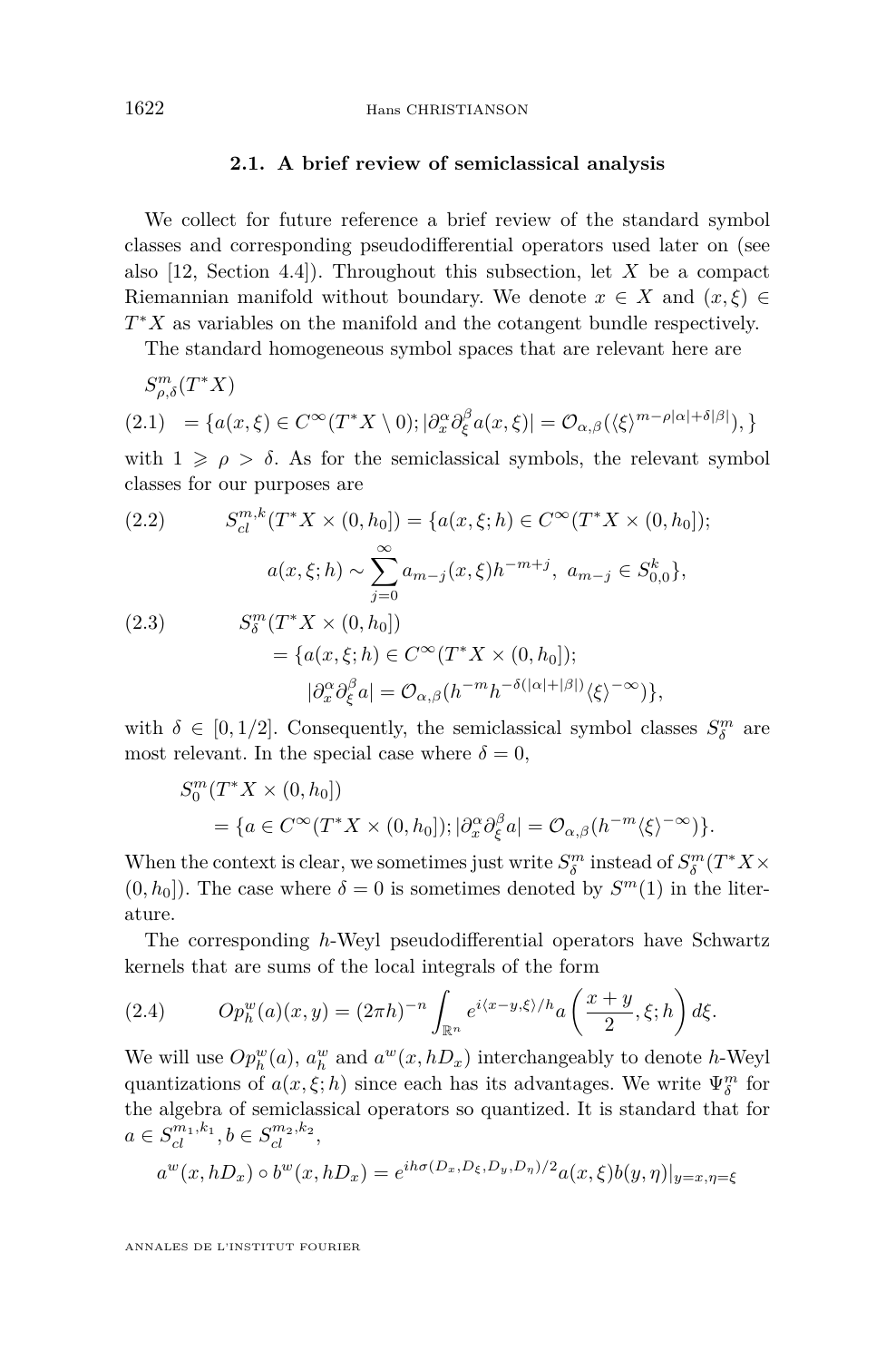$$
= c^{w}(x, hD_x) \in Op_{h}^{w}(S_{cl}^{m_1 + m_2, k_1 + k_2}(T^*X))
$$

<span id="page-7-0"></span>with  $c(x,\xi; h) = a(x,\xi; h) \# b(x,\xi; h)$  and  $\sigma(x,\xi, y, \eta) = y\xi - x\eta$ . Similarily, for  $a \in S_{\delta}^{m_1}, b \in S_{\delta}^{m_2}$  with  $\delta \in [0, 1/2)$ ,

$$
a^{w}(x, hD_x) \circ b^{w}(x, hD_x) = c^{w}(x, hD_x) \in Op_h^w(S_{\delta}^{m_1 + m_2}(T^*X))
$$

with  $c(x, \xi; h) = a(x, \xi; h) \# b(x, \xi; h)$ .

We recall the definition of semiclassical wavefront set, which measures where in phase space a distribution is nontrivial. Let  $u(h)$ ,  $0 < h \le h_0$  be a family of *h*-tempered distributions. The semiclassical wavefront set of  $u(h)$ is defined by its complement:

$$
WF_h(u) = \mathbb{C}\{(x,\xi) \in T^*X : \exists a \in S_0^0 \text{ with } a(x,\xi) \neq 0
$$
  
and  $||a^w u||_{H^k(X)} = \mathcal{O}(h^{\infty})\}$ 

for every Sobolev space  $H^k$ ,  $k \geqslant 0$ .

The key facts to remember about the *h*-wavefront set are that it is a closed subset of  $T^*X$  and it is not increased by application of pseudodifferential operators. Further, suppose *u* is a family of quasimodes for an elliptic pseudodifferential operator

$$
(P - z)u = f,
$$

for  $z \sim 1$  and  $f \in L^2$ . Then, if *p* is the principal symbol of *P* and  $\partial p \neq 0$  on  ${p = z}$ , then propagation of singularities (see Lemma [3.2](#page-19-0) below) implies that  $WF_h(u) \setminus WF_h(f)$  is invariant under the Hamiltonian flow of p. In particular,  $WF_h(u) \subset WF_h(f) \cup \{p = z\}.$ 

Since eigenfunctions and quasimodes have compact *h*-wavefront sets (see for example [\[12,](#page-29-0) Section 8.4]) we are interested here in only the case where the  $\xi$  variables are in a compact set. Hence it is the algebra  $Op_h(S^*_{\delta})$  that is most relevant here.

#### **2.2. The** 0**-Gevrey class of functions**

For this paper, we use the following 0-Gevrey classes of functions with respect to order of vanishing, introduced in [\[2\]](#page-28-0).

DEFINITION 2.1. — For  $0 \leq \tau < \infty$ , let  $\mathcal{G}_{\tau}^{0}(\mathbb{R})$  be the set of all smooth functions  $f : \mathbb{R} \to \mathbb{R}$  such that, for each  $x_0 \in \mathbb{R}$ , there exists a neighbourhood  $U \ni x_0$  and a constant  $C$  such that, for all  $0 \le s \le k$ ,

$$
|\partial_x^k f(x) - \partial_x^k f(x_0)| \leq C(k!)^C |x - x_0|^{-\tau(k-s)} |\partial_x^s f(x) - \partial_x^s f(x_0)|,
$$

as  $x \to x_0$  in *U*.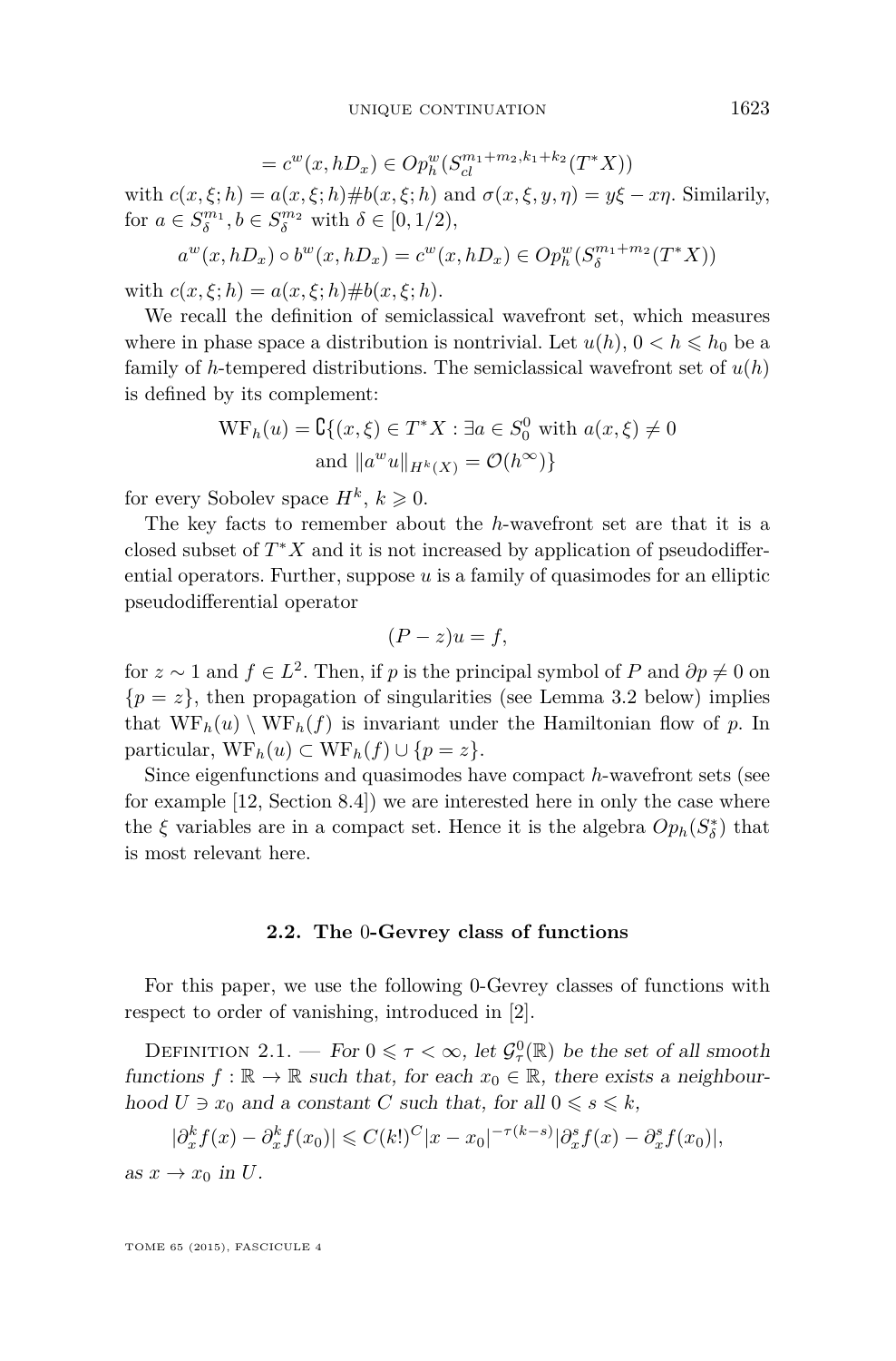<span id="page-8-0"></span>This definition says that the order of vanishing of derivatives of a function is only polynomially worse than that of lower derivatives. Every analytic function is in one of the 0-Gevrey classes  $\mathcal{G}^0_\tau$  for some  $\tau < \infty$ , but many more functions are as well. For example, the function

$$
f(x) = \begin{cases} \exp(-1/x^p), & \text{for } x > 0, \\ 0, & \text{for } x \le 0 \end{cases}
$$

is in  $\mathcal{G}_{p+1}^0$ , but

$$
f(x) = \begin{cases} \exp(-\exp(1/x)), & \text{for } x > 0, \\ 0, & \text{for } x \le 0 \end{cases}
$$

is not in any 0-Gevrey class for finite *τ* .

#### **2.3. On the definition of "irreducible quasimode"**

There is a more intuitive but more restrictive definition of irreducible quasimode, which may be useful in other situations. In this section we discuss this other definition and show it is strictly stronger than the definition we have chosen.

The intuitive definition says that a reducible quasimode is one which can be broken up as a sum of two nontrivial quasimodes. We will call this strong irreducibility.

DEFINITION  $2.2$ . — Let *u* be a quasimode satisfying

$$
(-\Delta - \lambda^2)u = \mathcal{O}(\lambda^{-\beta_0})||u||
$$

for some  $\beta_0 > 0$ . Assume  $||u|| = 1$ . We say *u* is (strongly) reducible if there exist pseudodifferential operators  $B_1, B_2 \in \Psi^0$  such that  $(B_1 + B_2)u =$  $u + \mathcal{O}(\lambda^{-\beta_0}), B_1B_2 = \mathcal{O}(\lambda^{-\infty}),$ 

$$
(-\Delta - \lambda^2)B_j u = \mathcal{O}_{B_j}(\lambda^{-\beta_0}) \|B_j u\|,
$$

for  $j = 1, 2$ , and

$$
\min\left\{\|B_1u\|,\|B_2u\|\right\}\geqslant\lambda^{-N}
$$

for some  $N < \infty$ . Here  $\beta_0 > 0$  is the order of the quasimode as in the introduction.

We now show that in our situation, the notion of irreducible defined in Definition 2.2 is strictly stronger than that in Definition [1.1.](#page-3-0)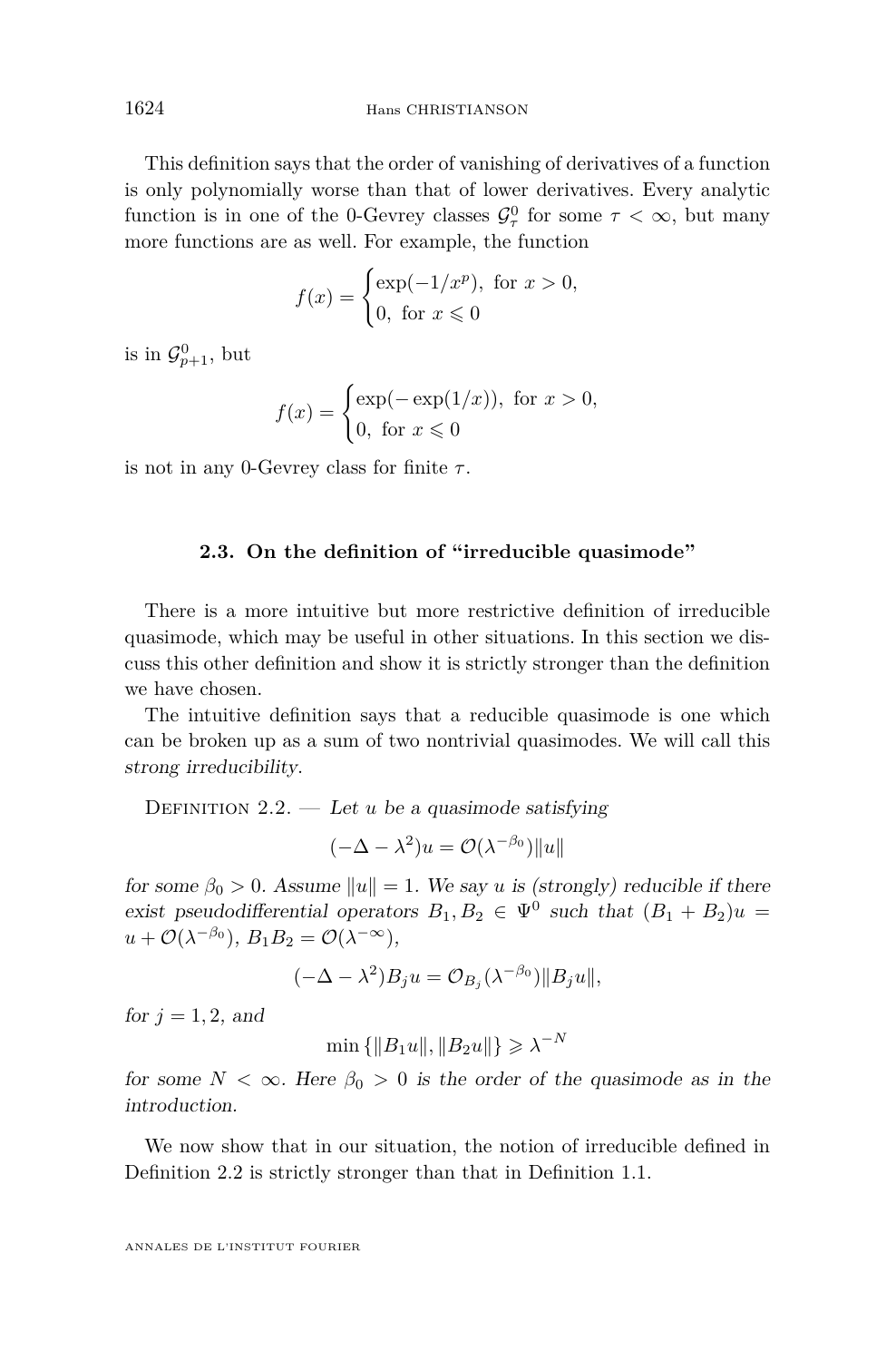PROPOSITION 2.3. — Suppose *u* is a strongly irreducible quasimode as in Definition [2.2.](#page-8-0) Then *u* is an irreducible quasimode as defined in Definition [1.1.](#page-3-0)

Proof. — This is equivalent to showing reducibility in Definition [1.1](#page-3-0) implies strong reducibility In Definition [2.2.](#page-8-0) If *u* is a reducible quasimode according to Definition [1.1,](#page-3-0) then *u* has semiclassical wavefront set on the closures of at least two different connected components of a level set of *M* in  $T^*X$  where *M* has constant rank. Let  $K_1, K_2$  be two distinct sets carrying wavefront mass of  $u$ . This means that  $K_1$  and  $K_2$  are the closures of flow invariant sets. The Hamiltonian flow preserves the total energy *p* and the angular momentum  $\eta$ , so  $K_1$  and  $K_2$  lie in level sets of both, that is, a level set of the moment map.

First, suppose  $K_1$  and  $K_2$  lie in different level sets of the moment map. That means they have either different energy *p* or different angular momenta  $\eta$  (or both). Suppose  $K_1$  has angular momentum  $\eta_1$  and  $K_2$  has angular momentum  $\eta_2 \neq \eta_1$ . Then one can construct a microlocal partition of unity  $B_1 + B_2$  as functions of  $\eta$  alone, localizing near  $\eta_1$  or  $\eta_2$  respectively. As the  $B_j$ ,  $j = 1, 2$  are functions of  $\eta$  alone, their quantizations commute with  $-\Delta$ , which shows *u* is strongly irreducible.

If the two sets belong to the same energy and angular momentum, then they are closed connected components in a compact set in  $T^*X$ , hence compact. Either  $K_1 \cap K_2 \neq \emptyset$  or  $K_1 \cap K_2 = \emptyset$ . In the latter case, there is a positive distance between  $K_1$  and  $K_2$  so again a microlocal partition of unity  $B_1 + B_2$  is easy to construct. If  $K_1 \cap K_2 \neq \emptyset$ , since the angular momentum is the same, both sets project into the same reduced phase space in the  $(x, \xi)$  variables (for an example, see Figure [1.1\)](#page-4-0). Let  $\eta_0$  be the angular momentum of  $K_1$  and  $K_2$ , and let  $\pi: \{(x, \xi, \theta, \eta_0)\} \to \{(x, \xi)\}\$ be the projection, and let  $\tilde{K}_j = \pi(K_j)$  for  $j = 1, 2$  be the projections. Since the  $K_j$  are flow invariant in  $T^*X$ , the  $\tilde{K}_j$  are flow invariant in the reduced  $(x, \xi)$  phase space, and  $\tilde{K}_1 \cap \tilde{K}_2 \neq \emptyset$  as well. Then either  $\tilde{K}_1 = \tilde{K}_2$  (since they are flow invariant), or they intersect at a point *p* where the rank of *M* changes. For fixed  $\eta_0$ , the rank of *M* changes when moving from sets where  $A'(x) = 0$  to sets where  $A'(x) \neq 0$ . Either there exists a partition of unity as in the definition of strong reducibility [2.2,](#page-8-0) or for every  $b \in S_0^0$  with  $b(p) \neq 0$ , *b*<sup>*w*</sup>*u* is nontrivial. But then *u* has *h*-wavefront set both at *p* and where the rank of *M* is larger. Hence *u* was not a graded quasimode.  $\square$ 

On the other hand, there are quasimodes which can be decomposed as a sum of nontrivial quasimodes which are nevertheless irreducible according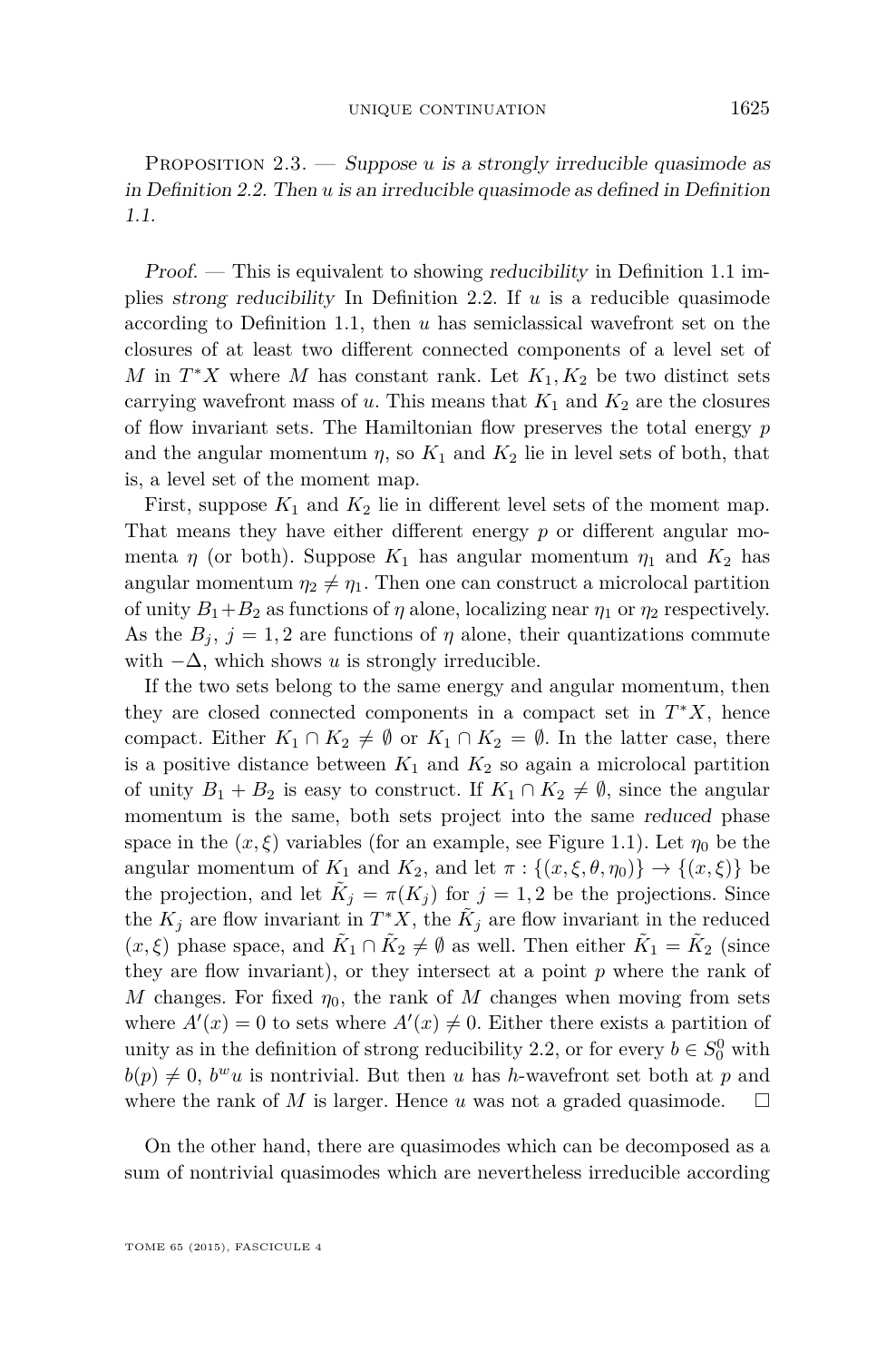to Definition [1.1.](#page-3-0) This also explains why our main theorem requires a rotationally invariant neighbourhood. Consider the case where *X* has part of a 2-sphere embedded in it. The longitudinal geodesic at the thickest part is elliptic, in the sense of being stable as a dynamical system. In particular, there are many periodic geodesics close to the longitudinal one. Select a stable periodic geodesic near the longitudinal one, for example a great circle on the spherical part transversal to the longitudinal periodic geodesic. Call this geodesic  $\gamma_0$ . By rotating  $\gamma_0$  by a fixed angle  $\alpha$  in the  $\theta$  direction, a continuous family  $\gamma_{\alpha}$  of distinct stable periodic geodesics is obtained (see Figure [2.1\)](#page-11-0) without changing the angular momentum. Each one of these is elliptic and can carry a Gaussian beam type quasimode (see, for example, [\[6\]](#page-29-0) and the references therein). That means there is a continuous family (one for each  $0 \le \alpha < 2\pi$ ) of quasimodes, with each quasimode highly concentrated on a single elliptic periodic geodesic. Hence one can create an irreducible quasimode as a continuous superposition of these Gaussian beams. That is, for each angle  $\alpha$ , there is a Gaussian beam quasimode associated to the periodic geodesic rotated around the sphere by angle  $\alpha$ , say  $u_{\alpha}(x,\theta)$ . The function  $u_{\alpha}$  has wavefront set confined to (the lift of) this single periodic geodesic. We take a superposition of such quasimodes. Let  $f(\alpha)$  be a continuous positive function; *f* represents the profile of weight for each quasimode  $u_{\alpha}$ , and can be chosen to be small or large wherever we choose. Then the function

$$
u(x,\theta) = \int_0^{2\pi} f(\alpha)u_\alpha(x,\theta)d\alpha
$$

is also a quasimode, and can have mass in "bands" with arbitrary weight, according to the profile function *f*. These resulting bands of quasimodes need not have nontrivial mass except in a rotationally invariant neighbourhood, which will automatically see the tallest of the profile function *f*. See Figure [2.1.](#page-11-0)

#### **2.4. Conjugation to a flat problem**

We observe that we can conjugate  $\Delta$  by an isometry of metric spaces and separate variables so that spectral analysis of  $\Delta$  is equivalent to a one-variable semiclassical problem with potential. That is, let

$$
T: L^2(X, d\text{Vol}) \to L^2(X, dx d\theta)
$$

be the isometry given by

$$
Tu(x,\theta) = A^{1/2}(x)u(x,\theta).
$$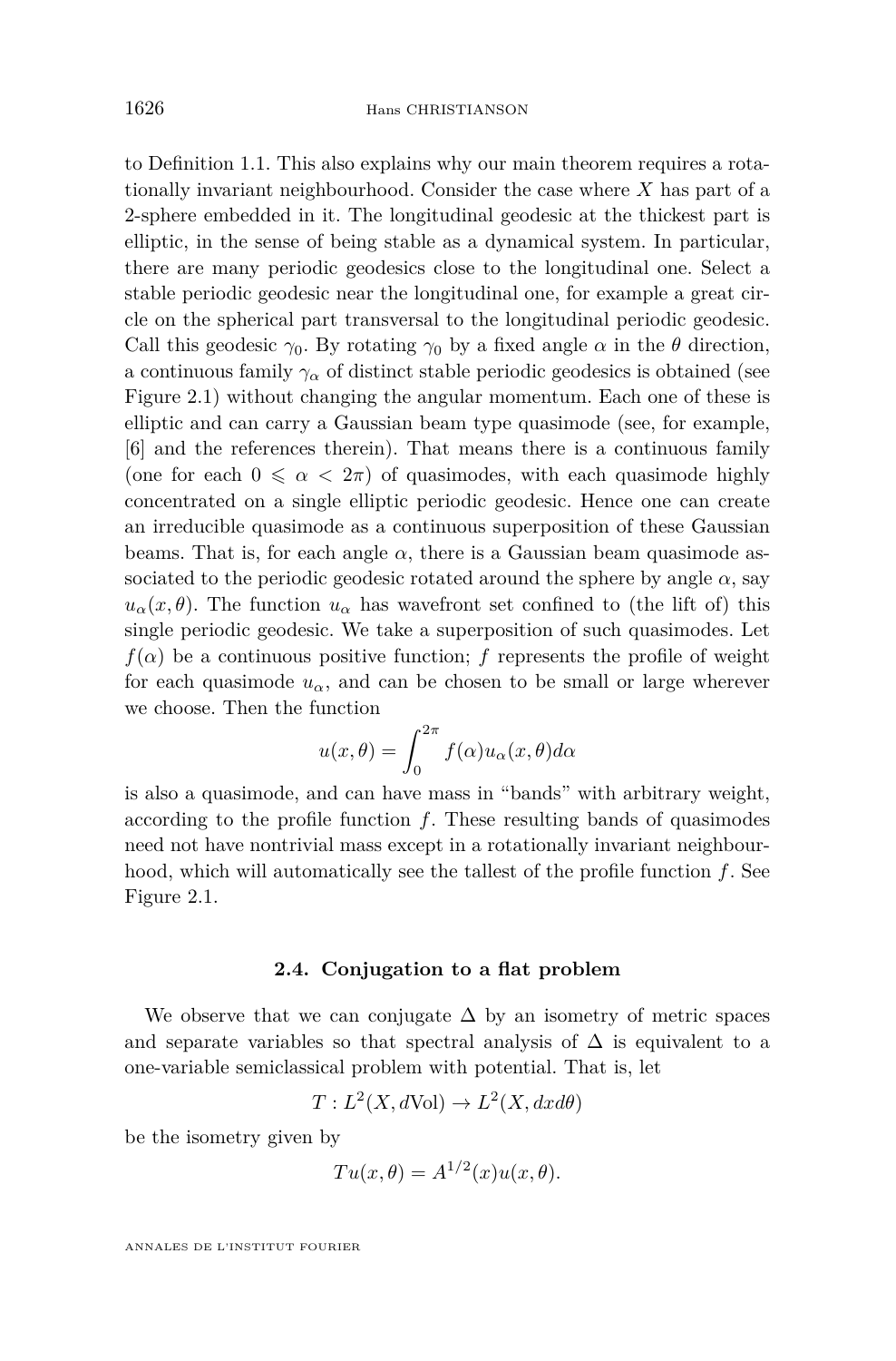<span id="page-11-0"></span>

Figure 2.1. A surface of revolution with a piece of  $\mathbb{S}^2$  embedded. Also sketched are two "isoenergetic" periodic geodesics  $\gamma_0$  and  $\gamma_\alpha$ , which are rotations of each other by a fixed angle  $\alpha$  in the *θ* direction. One can construct pathological quasimodes which are continuous, compactly construct pathological quasimodes which are continuous, compactly supported superpositions of isoenergetic quasimodes associated to such supported superpositions of isoenergetic quasimodes associated to such geodesics. The neighbourhood U is not rotationally invariant, hence geodesics. The neighbourhood *U* is not rotationally invariant, hence geodesics. The heighbourhood  $\sigma$  is not rotationally invariant, nence may not see the full  $L^2$  mass of this superposition. On the other hand, the neighbourhood V is rotationally invariant, so passes through every the neighbourhood *V* is rotationally invariant, so passes through every *γ*<sup>*α*</sup>. In other words, *V* must see the full  $L^2$  mass of this superposition.

Then  $\tilde{\Lambda} = T\Lambda T^{-1}$  is essentially self-adjoint on  $L^2(Y, dx)$ . A sim Then  $\Delta = T\Delta T^{-1}$  is essentially self-adjoint on  $L^2(X, dx d\theta)$ . A simple calculation gives

$$
-\tilde{\Delta}f = (-\partial_x^2 - A^{-2}(x)\partial_{\theta}^2 + V_1(x))f,
$$

where the potential where the potential

$$
V_1(x) = \frac{1}{2}A''A^{-1} - \frac{1}{4}(A')^2A^{-2}.
$$

If we now separate variables and write  $\psi(x,\theta) = \sum_{k} \varphi_k(x) e^{ik\theta}$ , we see that that

$$
(-\widetilde{\Delta} - \lambda^2)\psi = \sum_k e^{ik\theta} P_k \varphi_k(x),
$$

where where

$$
P_k \varphi_k(x) = \left(-\frac{d^2}{dx^2} + k^2 A^{-2}(x) + V_1(x) - \lambda^2\right) \varphi_k(x).
$$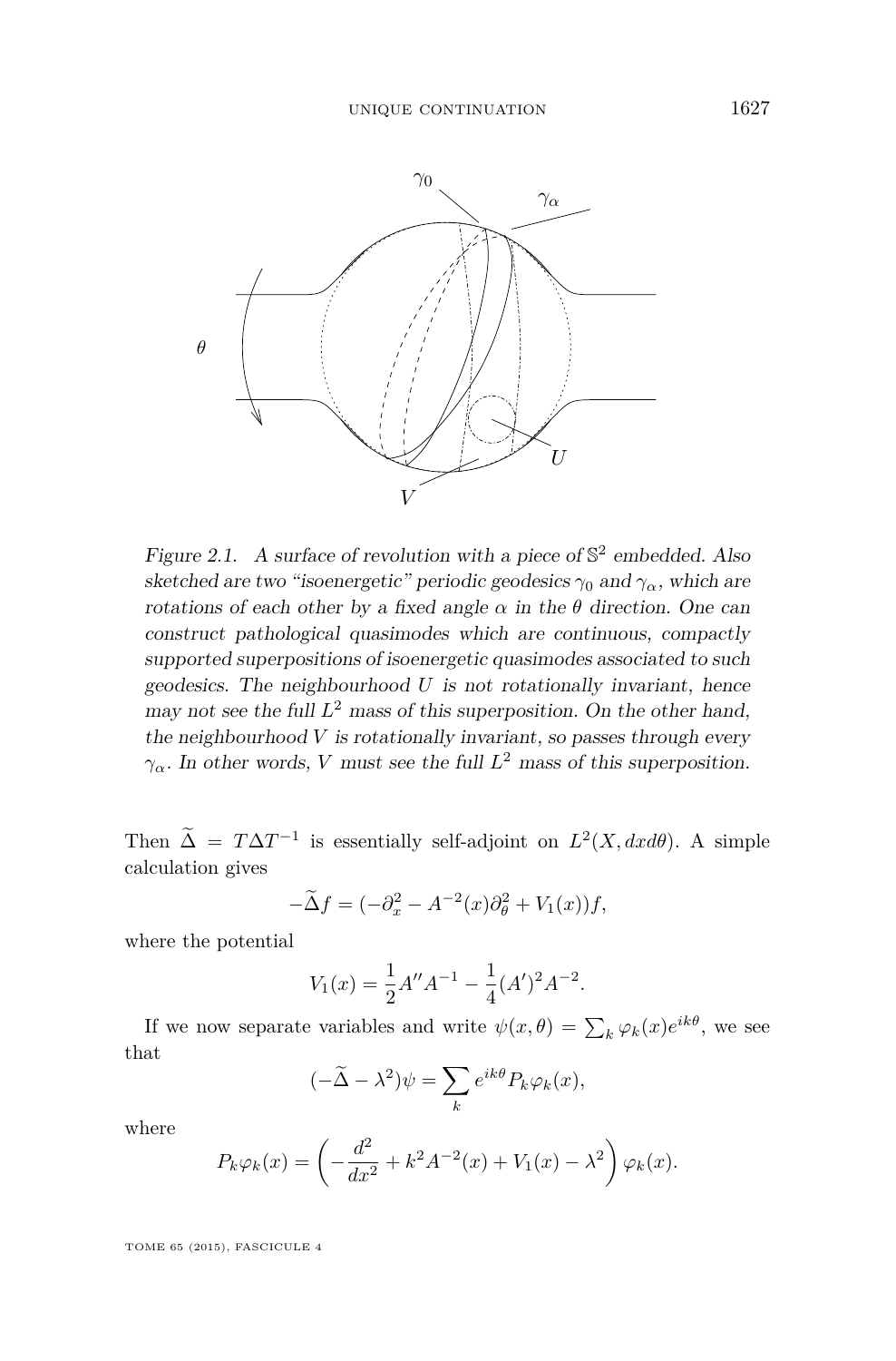<span id="page-12-0"></span>Setting  $h = |k|^{-1}$  and rescaling, we have the semiclassical operator

(2.5) 
$$
P(z, h)\varphi(x) = \left(-h^2\frac{d^2}{dx^2} + V(x) - z\right)\varphi(x),
$$

where the potential is

$$
V(x) = A^{-2}(x) + h^2 V_1(x)
$$

and the spectral parameter is  $z = h^2 \lambda^2$ . In Section [3](#page-16-0) we will at first let  $h = \lambda^{-1}$  be our semiclassical parameter for the whole quasimode, but then switch to  $h = |k|^{-1}$  to estimate the parts of the quasimode microsupported where the critical elements are located. The relevant microlocal estimates near critical elements are summarized in the following Subsection.

#### **2.5. Spectral estimates for weakly unstable critical sets**

In this subsection we summarize the spectral estimates we will use for weakly unstable critical elements obtained in [\[3,](#page-28-0) [5,](#page-29-0) [6,](#page-29-0) [8,](#page-29-0) [7,](#page-29-0) [2\]](#page-28-0).

DEFINITION 2.4. — Let  $(P,Q)$  be a critical value of the moment map. Then there are points in  $M^{-1}(P,Q)$  where the moment map has rank 1 (or 0, but these points are easy to handle (see below)). For these points, there are longitudinal periodic geodesics. If the principal part of the potential,  $A^{-2}(x)$ , for the reduced Hamiltonian  $\xi^2 + A^{-2}(x)$  has an "honest" minimum at  $x_0$  in the sense that if  $[a, b]$  is the maximal closed interval containing  $x_0$  with  $A^{-2}(x) = A^{-2}(x_0)$  on it, then  $(A^{-2})' < 0$  for  $x < a$  in some small neighbourhood, and  $(A^{-2})' > 0$  for  $x > b$  in some other small neighbourhood, then we say this critical element is weakly stable. In all other cases, we say the critical element is *weakly unstable*.

In the following subsections, we review the microlocal estimates from [\[2\]](#page-28-0) for weakly unstable critical elements. Taken together, they imply the following theorem.

THEOREM 2.5. — Let  $\Lambda$  be a weakly unstable critical element in the reduced phase space  $T^*\mathbb{S}^1_x$ , and assume *u* has *h*-wavefront set sufficiently close to  $\Lambda$ . Then for any  $\eta > 0$ , there exists  $C = C_n$  such that

$$
||u|| \leq C h^{-2-\eta} ||((hD)^2 + V(x) - z)u||,
$$

for any  $z \in \mathbb{R}$ .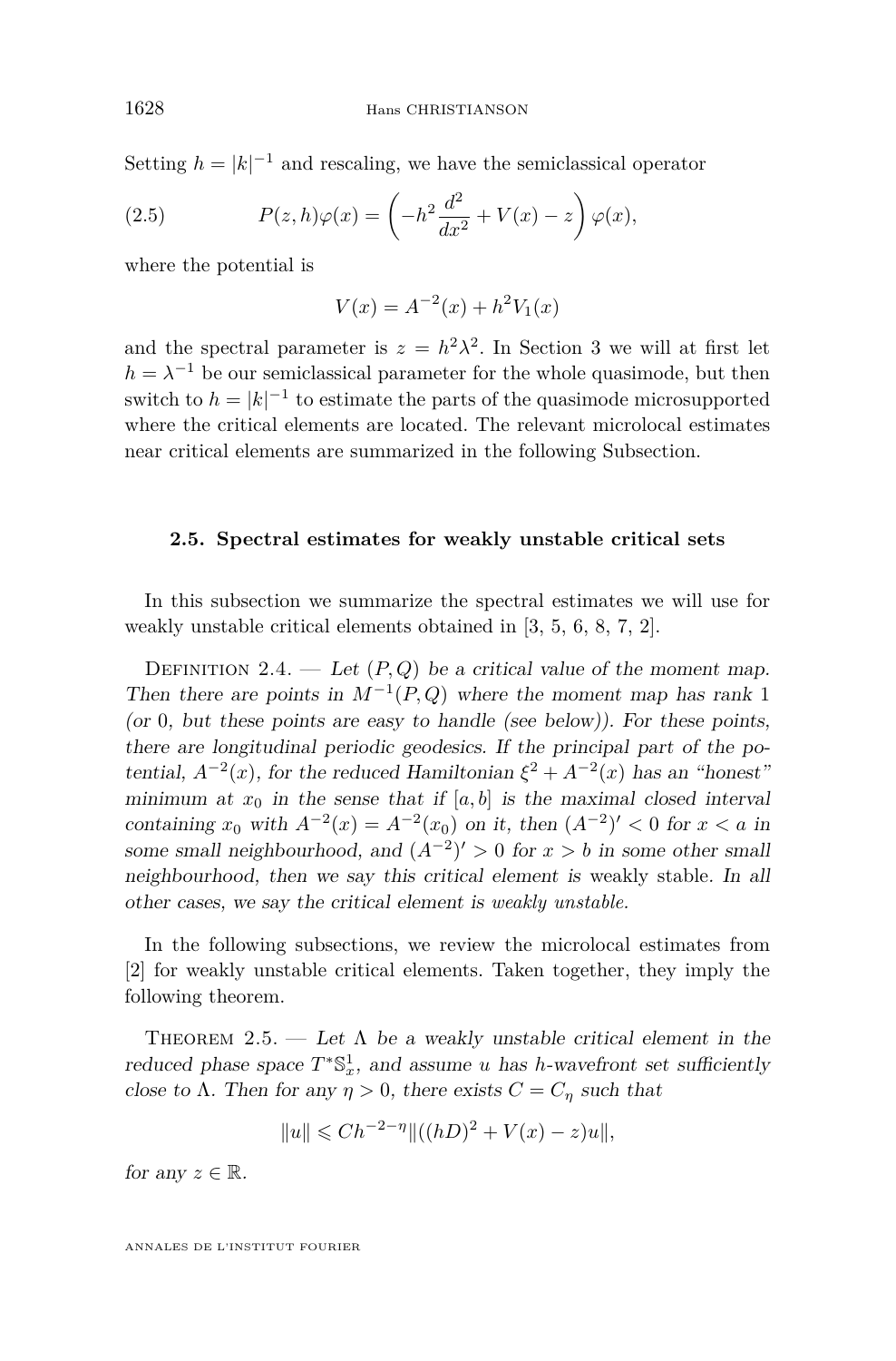Remark 2.6. — We observe that the set  $\Lambda$  is a subset of a fixed energy for the semiclassical principal symbol  $\Lambda \subset \{p = \xi^2 + V(x) = E\}$ . For values of *z* far from  $E$ ,  $(hD)^2 + V(x) - z$  is microlocally elliptic on  $\Lambda$ , so the estimate is trivial in that case. The interest then lies in values of *z* close to  $E$ , which will range over critical values of the potential  $V(x)$ . Hence the microlocal spectral estimates catalogued below will be stated as valid in a small spectral window near the values of *V* at a critical point of specific type.

#### 2.5.1. Unstable nondegenerate critical elements

A nondegenerate unstable critical element exists where the principal part of the potential  $V_0(x) = A^{-2}(x)$  has a nondegenerate maximum. To say that  $x = 0$  is a nondegenerate maximum means that  $x = 0$  is a critical point of  $V_0(x)$  satisfying  $V'_0(0) = 0, V''_0(0) < 0.$ 

The following result as stated can be read off from [\[3,](#page-28-0) [6\]](#page-29-0), and has also been studied in slightly different contexts in [\[10,](#page-29-0) [11\]](#page-29-0) and [\[1\]](#page-28-0), amongst many others.

LEMMA 2.7. — Suppose  $x = 0$  is a nondegenerate local maximum of the principal part of the potential  $V_0$ ,  $V_0(0) = 1$ . For  $\epsilon > 0$  sufficiently small, let  $\varphi \in \mathcal{S}(T^*\mathbb{R})$  have compact support in  $\{|(x,\xi)| \leq \epsilon\}$ . Then there exists  $C_{\epsilon} > 0$  such that

(2.6) 
$$
\|P(z,h)\varphi^w u\| \geqslant C_{\epsilon} \frac{h}{\log(1/h)} \|\varphi^w u\|, \ \ z \in [1-\epsilon, 1+\epsilon].
$$

Remark  $2.8$ . — This estimate is known to be sharp, in the sense that the logarithmic loss cannot be improved (see, for example, [\[10\]](#page-29-0)).

#### 2.5.2. Unstable finitely degenerate critical elements

In this subsection, we consider an isolated critical point at an unstable but finitely degenerate maximum. That is, we now assume that  $x = 0$  is a degenerate maximum for the function  $V_0(x) = A^{-2}(x)$  of order  $m \ge 2$ . If we again assume  $V_0(0) = 1$ , then this means that near  $x = 0$ ,  $V_0(x) \sim 1 - x^{2m}$ . Critical points of this form were first studied in [\[8\]](#page-29-0).

This Lemma and the proof are given in [\[8,](#page-29-0) Lemma 2.3].

LEMMA 2.9. — For  $\epsilon > 0$  sufficiently small, let  $\varphi \in \mathcal{S}(T^*\mathbb{R})$  have compact support in  $\{|(x,\xi)| \leq \epsilon\}$ . Then there exists  $C_{\epsilon} > 0$  such that

$$
(2.7) \qquad \|P(z,h)\varphi^w u\| \geqslant C_{\epsilon} h^{2m/(m+1)} \|\varphi^w u\|, \ \ z \in [1-\epsilon, 1+\epsilon].
$$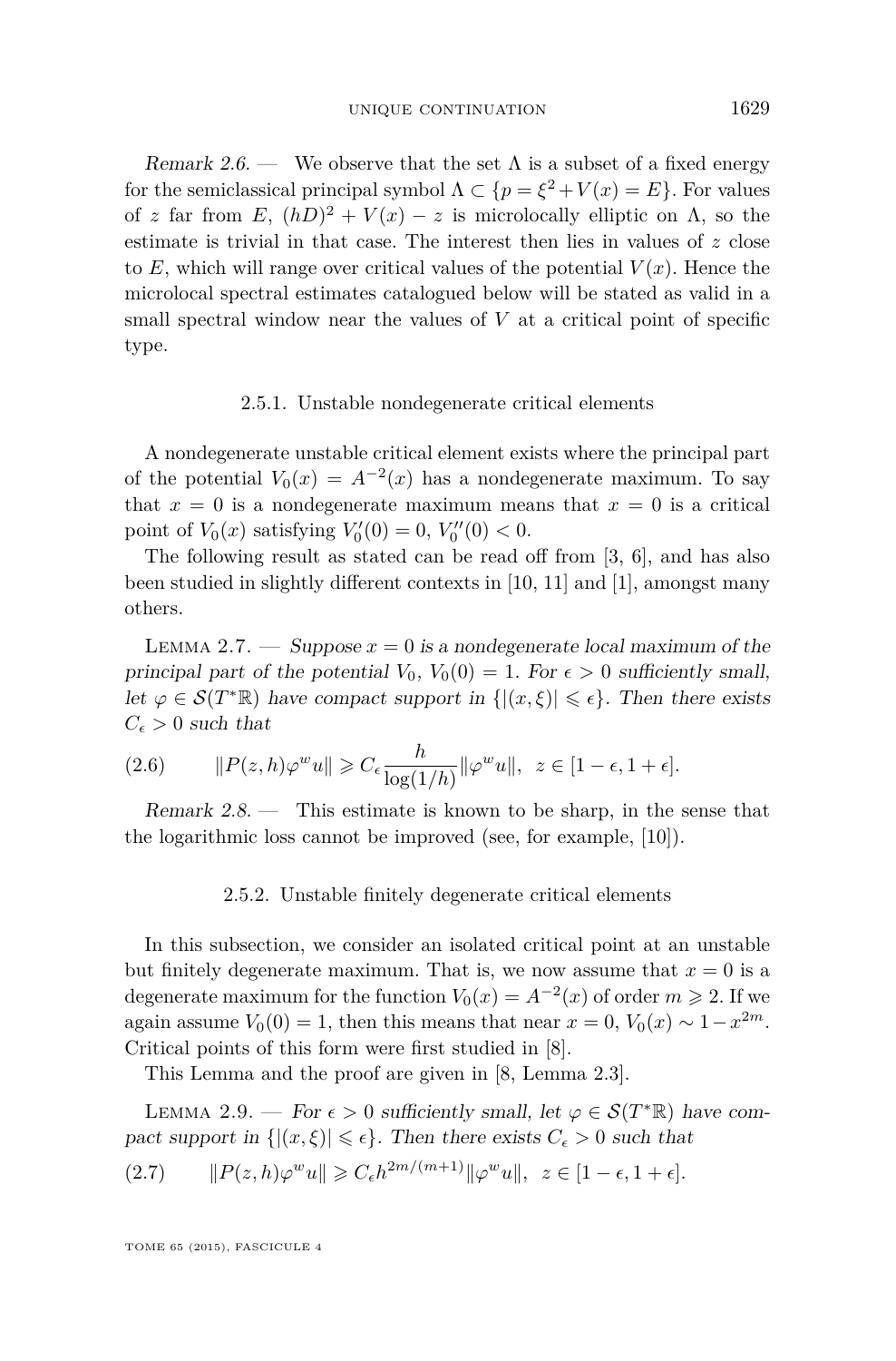<span id="page-14-0"></span>Remark  $2.10$ . — This estimate is known to be sharp, in the sense that the exponent  $2m/(m+1)$  cannot be improved (see [\[8\]](#page-29-0)).

2.5.3. Finitely degenerate inflection transmission critical elements

We next study the case when the principal part of the potential has an inflection point of finitely degenerate type. That is, let us assume the point  $x = 0$  is a finitely degenerate inflection point, so that locally near  $x = 0$ , the potential  $V_0(x) = A^{-2}(x)$  takes the form

$$
V_0(x) \sim 1 - c_2 x^{2m_2 + 1}, \ m_2 \geq 1
$$

with  $c_2 > 0$ . We remark that  $c_2$  could be negative as well without changing the following estimate. This Lemma and the proof are in [\[7\]](#page-29-0).

LEMMA 2.11. — For  $\epsilon > 0$  sufficiently small, let  $\varphi \in \mathcal{S}(T^*\mathbb{R})$  have compact support in  $\{|(x,\xi)| \leq \epsilon\}$ . Then there exists  $C_{\epsilon} > 0$  such that

$$
(2.8) \qquad \|P(z,h)\varphi^w u\| \geq C_{\epsilon} h^{(4m_2+2)/(2m_2+3)} \|\varphi^w u\|, \ \ z \in [1-\epsilon, 1+\epsilon].
$$

Remark  $2.12$ . — This estimate is also known to be sharp in the sense that the exponent  $(4m_2 + 2)/(2m_2 + 3)$  cannot be improved (see [\[7\]](#page-29-0)).

#### 2.5.4. Unstable infinitely degenerate and cylindrical critical elements

In this subsection, we study the case where the principal part of the potential  $V(x) = A^{-2}(x) + h^2 V_1(x)$  has an infinitely degenerate maximum, say, at the point  $x = 0$ . Let  $V_0(x) = A^{-2}(x)$ . As usual, we again assume that  $V_0(0) = 1$ , so that

$$
V_0(x) = 1 - \mathcal{O}(x^{\infty})
$$

in a neighbourhood of  $x = 0$ . Of course this is not very precise, as  $V_0$  could be constant in a neighbourhood of  $x = 0$  and still satisfy this. So let us first assume that  $V_0(0) = 1$ , and  $V'_0(x)$  vanishes to infinite order at  $x = 0$ , however,  $\pm V_0'(x) < 0$  for  $\pm x > 0$ . That is, the critical point at  $x = 0$  is infinitely degenerate but isolated.

LEMMA 2.13. — For  $\epsilon > 0$  sufficiently small, let  $\varphi \in \mathcal{S}(T^*\mathbb{R})$  have compact support in  $\{|(x,\xi)| \leq \epsilon\}$ . Then for any  $\eta > 0$ , there exists  $C_{\epsilon,n} > 0$ such that

(2.9) 
$$
||P(z,h)\varphi^w u|| \geq C_{\epsilon,\eta}h^{2+\eta}||\varphi^w u||, \ z \in [1-\epsilon, 1+\epsilon].
$$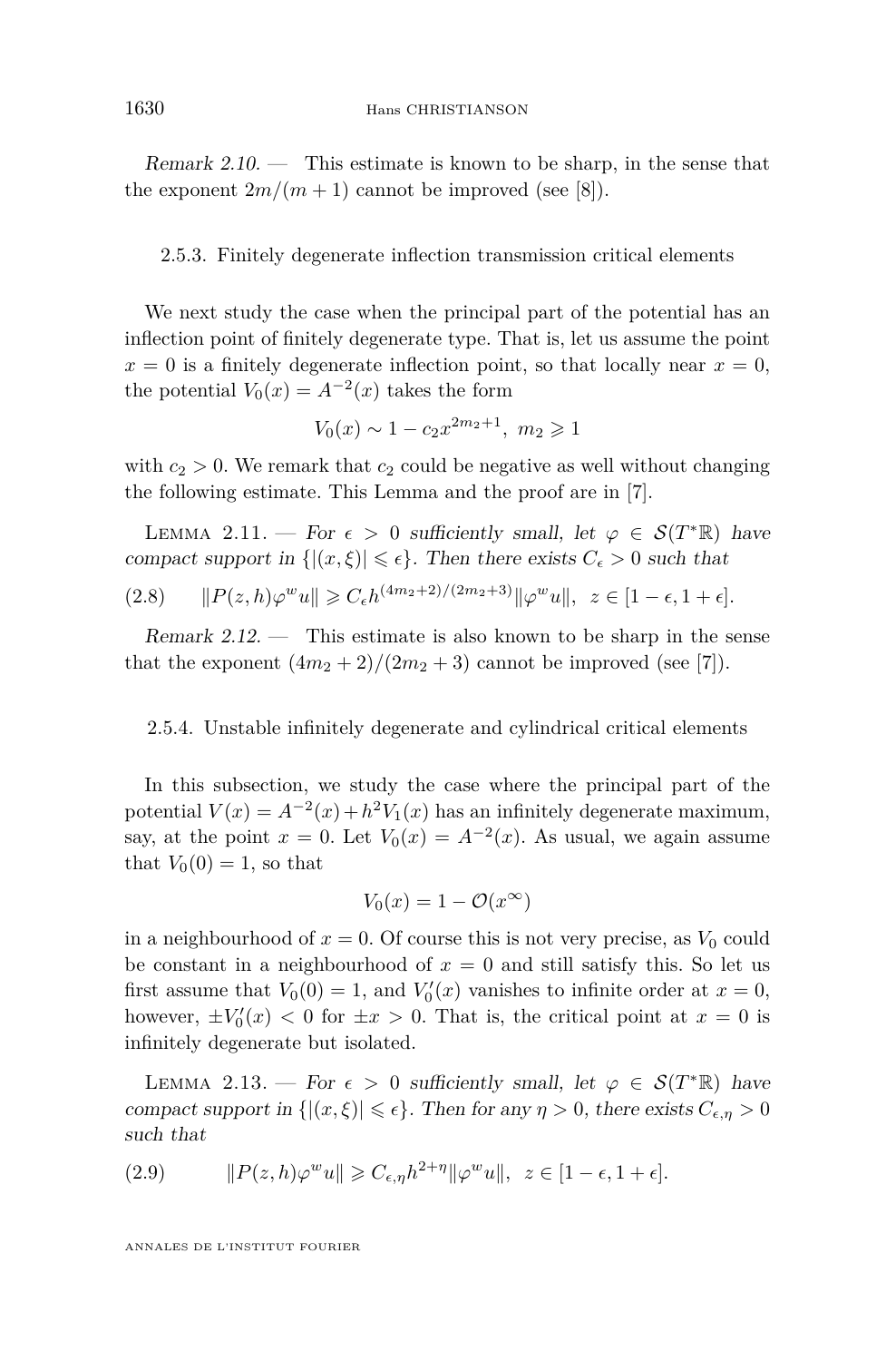For our next result, we consider the case where there is a whole interval at a local maximum value. That is, we assume the principal part of the effective potential  $V_0(x)$  has a maximum  $V_0(x) \equiv 1$  on an interval, say *x* ∈ [−*a*, *a*], and that  $\pm V'_0(x) < 0$  for  $\pm x > a$  in some neighbourhood.

LEMMA 2.14. — For  $\epsilon > 0$  sufficiently small, let  $\varphi \in \mathcal{S}(T^*\mathbb{R})$  have compact support in  $\{|x| \le a + \epsilon, |\xi| \le \epsilon\}$ . Then for any  $\eta > 0$ , there exists  $C_{\epsilon,\eta} > 0$  such that

$$
(2.10) \t\t\t ||P(z,h)\varphi^w u|| \geqslant C_{\epsilon,\eta}h^{2+\eta}||\varphi^w u||, \ z \in [1-\epsilon, 1+\epsilon].
$$

#### 2.5.5. Infinitely degenerate and cylindrical inflection transmission critical elements

In this subsection, we assume the effective potential has a critical element of infinitely degenerate or cylindrical inflection transmission type. This is very similar to Subsection [2.5.4,](#page-14-0) but now the potential is assumed to be monotonic in a neighbourhood of the critical value.

We begin with the case where the potential has an isolated infinitely degenerate critical point of inflection transmission type. As in the previous subsection, we write  $V(x) = A^{-2}(x) + h^2 V_1(x)$  and denote  $V_0(x) = A^{-2}(x)$ to be the principal part of the potential. Let us assume the point  $x = 0$ is an infinitely degenerate inflection point, so that locally near  $x = 0$ , the potential takes the form

$$
V_0(x) \sim 1 - (x - 1)^\infty.
$$

Let us assume that our potential satisfies  $V_0'(x) \leq 0$  near  $x = 0$ , with  $V_0'(x) < 0$  for  $x \neq 0$  in some neighbourhood so that the critical point  $x = 0$ is isolated.

LEMMA 2.15. — For  $\epsilon > 0$  sufficiently small, let  $\varphi \in \mathcal{S}(T^*\mathbb{R})$  have compact support in  $\{|(x,\xi)| \leq \epsilon\}$ . Then for any  $\eta > 0$ , there exists  $C =$  $C_{\epsilon,\eta} > 0$  such that

(2.11) 
$$
||P(z,h)\varphi^w u|| \geq C_{\epsilon} h^{2+\eta} ||\varphi^w u||, \ z \in [1-\epsilon, 1+\epsilon].
$$

On the other hand, if  $V_0'(x) \equiv 0$  on an interval, say  $x \in [-a, a]$  with  $V_0'(x) < 0$  for  $x < -a$  and  $x > a$ , we do not expect anything better than Lemma 2.15. The next lemma says that this is exactly what we do get. To fix an energy level, assume  $V_0 \equiv 1$  on  $[-a, a]$ .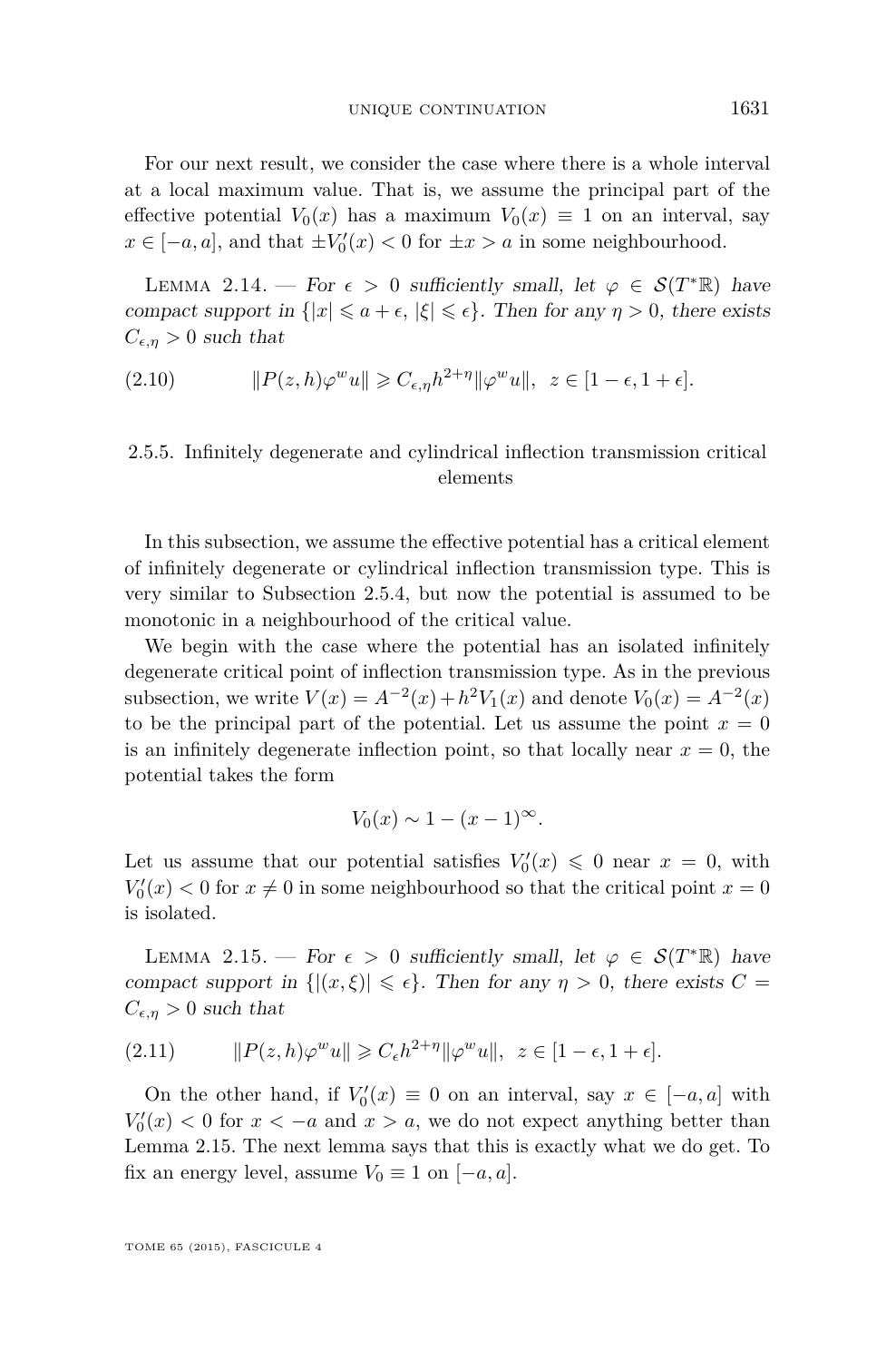<span id="page-16-0"></span>LEMMA 2.16. — For  $\epsilon > 0$  sufficiently small, let  $\varphi \in \mathcal{S}(T^*\mathbb{R})$  have compact support in  $\{|x| \le a + \epsilon, |\xi| \le \epsilon\}$ . Then for any  $\eta > 0$ , there exists  $C = C_{\epsilon,\eta} > 0$  such that

(2.12) 
$$
||P(z,h)\varphi^w u|| \geq C_{\epsilon}h^{2+\eta}||\varphi^w u||, \ z \in [1-\epsilon, 1+\epsilon].
$$

#### **3. Proof of Theorem [1.2](#page-4-0) and Corollary [1.3](#page-5-0)**

Recall the conjugated Laplacian is

$$
-\widetilde{\Delta} = -\partial_x^2 - A^{-2}(x)\partial_{\theta}^2 + V_1(x),
$$

where  $V_1(x)$  has been computed above. We will do some analysis and reductions now before separating variables. If we are considering quasimodes

$$
(-\widetilde{\Delta} - \lambda^2)u = E(\lambda) \|u\|,
$$

where

$$
E(\lambda) = \mathcal{O}(\lambda^{-\beta_0})
$$

for some  $\beta_0 > 0$ , then we begin by rescaling. Set  $h = \lambda^{-1}$  so that

 $(-h^2 \partial_x^2 - h^2 A^{-2}(x) \partial_\theta^2 + h^2 V_1(x) - 1)u = \widetilde{E}(h) \|u\|,$ 

where  $E(h) = h^2 E(h^{-1}) = \mathcal{O}(h^{2+\beta_0})$ . With  $\xi, \eta$  the dual variables to  $x, \theta$ as usual, the semiclassical symbol of this operator is

$$
p = \xi^2 + A^{-2}(x)\eta^2 + h^2V_1(x) - 1,
$$

and the semiclassical principal symbol is

$$
p_0 = \xi^2 + A^{-2}(x)\eta^2 - 1.
$$

It is worthwhile to point out that at this point our semiclassical parameter is  $h = \lambda^{-1}$ . After separating variables later in the proof, we will let  $h = |k|^{-1}$ , where  $k$  is the angular momentum parameter. However, in the regime where we so take h, |k| and  $\lambda$  will be comparable, so it is merely a choice of convenience.

It is important to keep in mind for the remainder of this paper what the various parameters represent. Here, the variable  $\eta$  represents  $hD_\theta$ . As we will eventually be decomposing in Fourier modes in the  $\theta$  direction, this means that the variable  $\eta$  takes values in  $h\mathbb{Z}$ .

We next record that a standard *h*-parametrix argument tells us that any quasimode is concentrated on the energy surface where  $\{p_0 = 0\}$ . The proof is standard.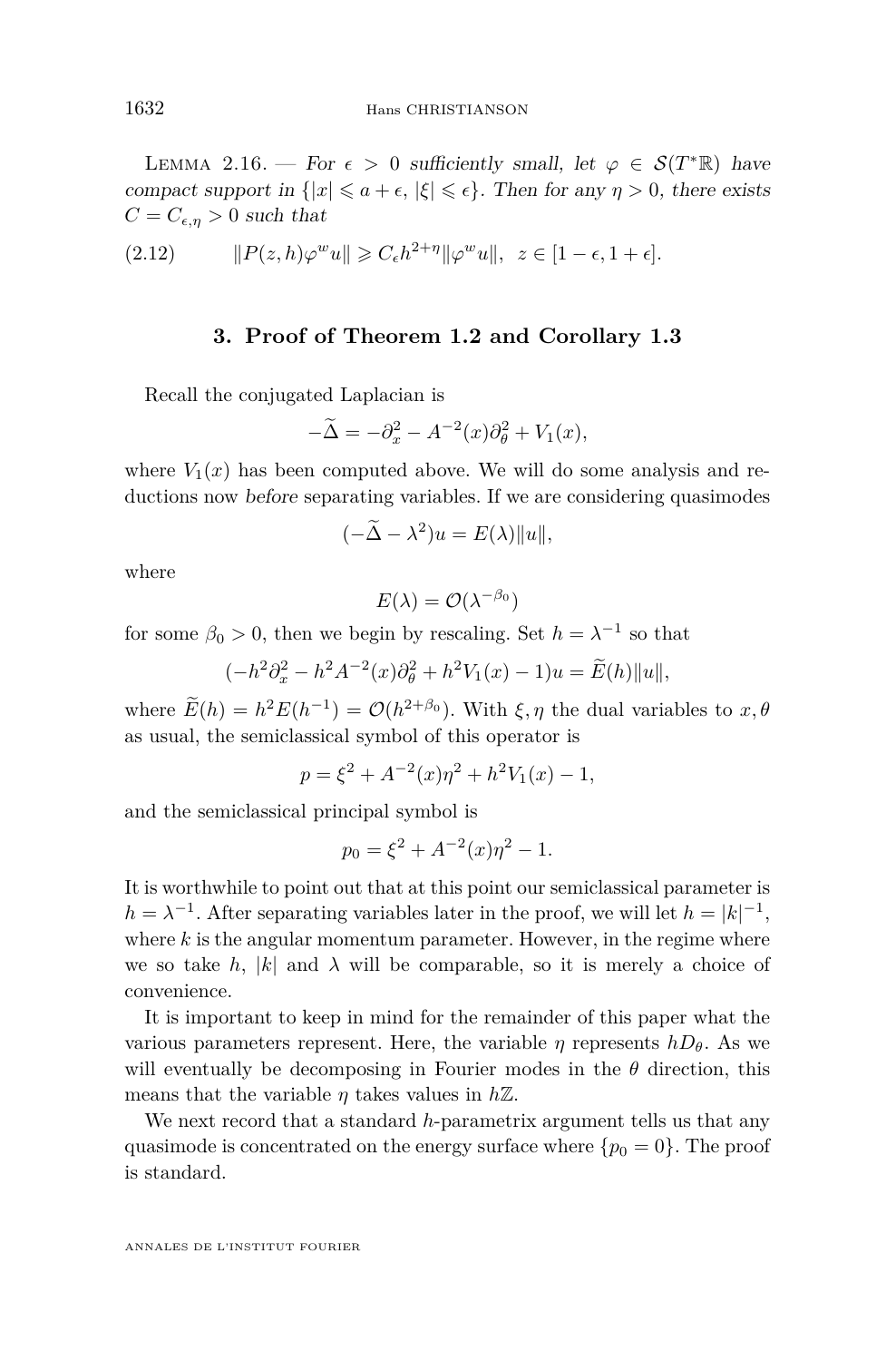<span id="page-17-0"></span>Lemma 3.1. — Suppose *u* satisfies

$$
(-h^2 \partial_x^2 - h^2 A^{-2}(x) \partial_{\theta}^2 + h^2 V_1(x) - 1)u = \widetilde{E}(h) \|u\|,
$$

where  $E(h) = h^2 E(h^{-1}) = \mathcal{O}(h^{2+\beta_0})$ , and  $\Gamma \in \mathcal{S}^0$  satisfies  $\Gamma \equiv 1$  in a small fixed neighbourhood of  $\{p_0 = 0\}$ . Then

$$
(1 - \Gamma^w)u = \mathcal{O}(h^{2 + \beta_0}).
$$

Hence we will restrict our attention to the characteristic surface where  ${p_0 = 0}$ . Using our moment map idea, we know that *η* is invariant under the classical flow. Hence if  $\eta$  is very large, our operator will be elliptic, while if *η* is very small, the parameter  $\xi$  will be bounded away from zero, and hence we will have uniform propagation estimates. Let us make this more precise. Let  $A_0 = \min(A(x))$  and  $A_1 = \max(A(x))$ , and let

$$
1 = \psi_0(\eta) + \psi_1(\eta) + \psi_2(\eta)
$$

be a partition of unity satisfying

$$
\psi_0 \equiv 1
$$
 on  $\{|\eta|^2 \leq \frac{1}{2}A_0^2\}$ 

with support in  $\{|\eta|^2 \leq \frac{3}{4}A_0^2\};$ 

$$
\psi_2 \equiv 1 \text{ on } \{|\eta|^2 \geq 2A_1^2\}
$$

with support in  $\{|\eta|^2 \geq \frac{3}{2}A_1^2\}$ . Then, on supp  $\psi_0$ , we have

$$
\eta^2 A^{-2}(x) \leq \eta^2 A_0^{-2} \leq \frac{3}{4},
$$

and on supp  $\psi_2$ , we have

$$
\eta^2 A^{-2}(x) \geqslant \eta^2 A_1^{-2} \geqslant \frac{3}{2}.
$$

Now for our quasimode *u*, write

$$
u = u_0 + u_1 + u_2 + u_3 := \psi_0^w \Gamma^w u + \psi_1^w \Gamma^w u + \psi_2^w \Gamma^w u + (1 - \Gamma^w) u.
$$

The derivative  $hD_\theta$  commutes with  $-\tilde{\Delta}$  and we can choose  $\Gamma = \Gamma(p_0)$  so that  $[p_0^w, \Gamma^w] = \mathcal{O}(h^3)$ . This means that each of these  $u_j$  are also quasimodes, but with an error in terms of  $u$ . That is, each  $u_j$  satisfies

$$
Pu_j = \mathcal{O}(h^{2+\beta_1})||u||.
$$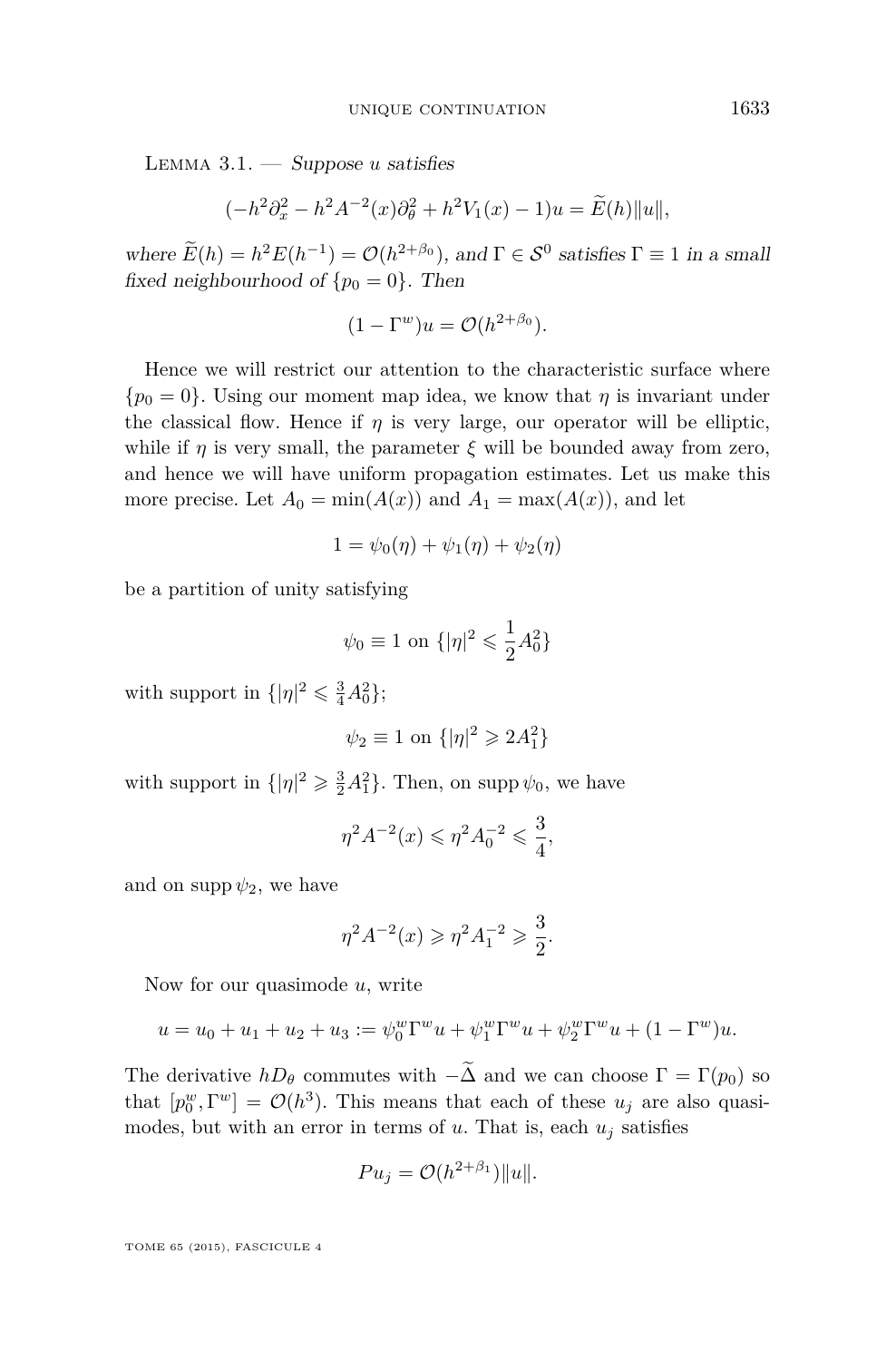#### **3.1. Some reductions**

In this section, we make a few reductions. Lemma [3.1](#page-17-0) shows us that  $||u_3|| = O(h^{2+\beta_0}).$ 

On the other hand, on the support of  $\psi_2$ , we have the principal symbol satisfies

$$
|p_0|\geqslant \frac{1}{2},
$$

so we will use an elliptic argument.

That is, since  $|p_0| \geq \frac{1}{2}$  on support of  $\psi_2$ , there is an *h*-parametrix for *P* there: there exists *Q* such that

$$
QP\psi_2^w = \psi_2^w + \mathcal{O}(h^{\infty}),
$$

and further *Q* has bounded *L* <sup>2</sup> norm. Hence

$$
||u_2|| = ||QPu_2|| + \mathcal{O}(h^{\infty})||u_2||
$$
  
\n
$$
\leq C||Pu_2|| + \mathcal{O}(h^{\infty})||u_2||
$$
  
\n
$$
= \mathcal{O}(h^{2+\beta_0})||u||.
$$

This implies  $u_2 = \mathcal{O}(h^{2+\beta_0}).$ 

This tells us that our original quasimode *u* satisfies

$$
u = u_0 + u_1 + \mathcal{O}(h^{2+\beta_0}).
$$

Since we are proving lower bounds instead of upper bounds, we need to show that *u* is controlled from below by  $u_0$  and  $u_1$ . We compute

$$
||u||^{2} = ||u_{0}||^{2} + ||u_{1}||^{2} + \langle u_{0}, u_{1} \rangle + \langle u_{1}, u_{0} \rangle + \mathcal{O}(h^{2(2+\beta_{0})})
$$
  
\n
$$
= ||u_{0}||^{2} + ||u_{1}||^{2} + \langle \psi_{0} \Gamma u, \psi_{1} \Gamma u \rangle + \langle \psi_{1} \Gamma u, \psi_{0} \Gamma u \rangle + \mathcal{O}(h^{2(2+\beta_{0})})
$$
  
\n(3.1) 
$$
= ||u_{0}||^{2} + ||u_{1}||^{2} + \langle \Gamma \psi_{1} \psi_{0} \Gamma u, u \rangle + \langle \Gamma \psi_{0} \psi_{1} \Gamma u, u \rangle + \mathcal{O}(h^{2(2+\beta_{0})})
$$
  
\n
$$
= ||u_{0}||^{2} + ||u_{1}||^{2} + 2 \langle \Gamma \psi_{1} \psi_{0} \Gamma u, u \rangle + \mathcal{O}(h^{2(2+\beta_{0})})
$$
  
\n
$$
\geq ||u_{0}||^{2} + ||u_{1}||^{2} - Ch||u||^{2} - \mathcal{O}(h^{2(2+\beta_{0})}).
$$

Equation (3.1) follows from the sharp Gårding inequality since the principal symbol of  $\Gamma \psi_1 \psi_0 \Gamma$  is non-negative. The previous line follows since  $[\psi_1, \psi_0] =$ 0. Rearranging (3.1), we have

$$
||u|| \geq \frac{1}{2} (||u_0|| + ||u_1||) - \mathcal{O}(h^{2+\beta_0}).
$$

This means we need to prove lower bounds on  $u_0$  and  $u_1$  in terms of  $u$ . On the other hand, we also have

$$
||u|| \le ||u_0|| + ||u_1|| + \mathcal{O}(h^{2+\beta_0}).
$$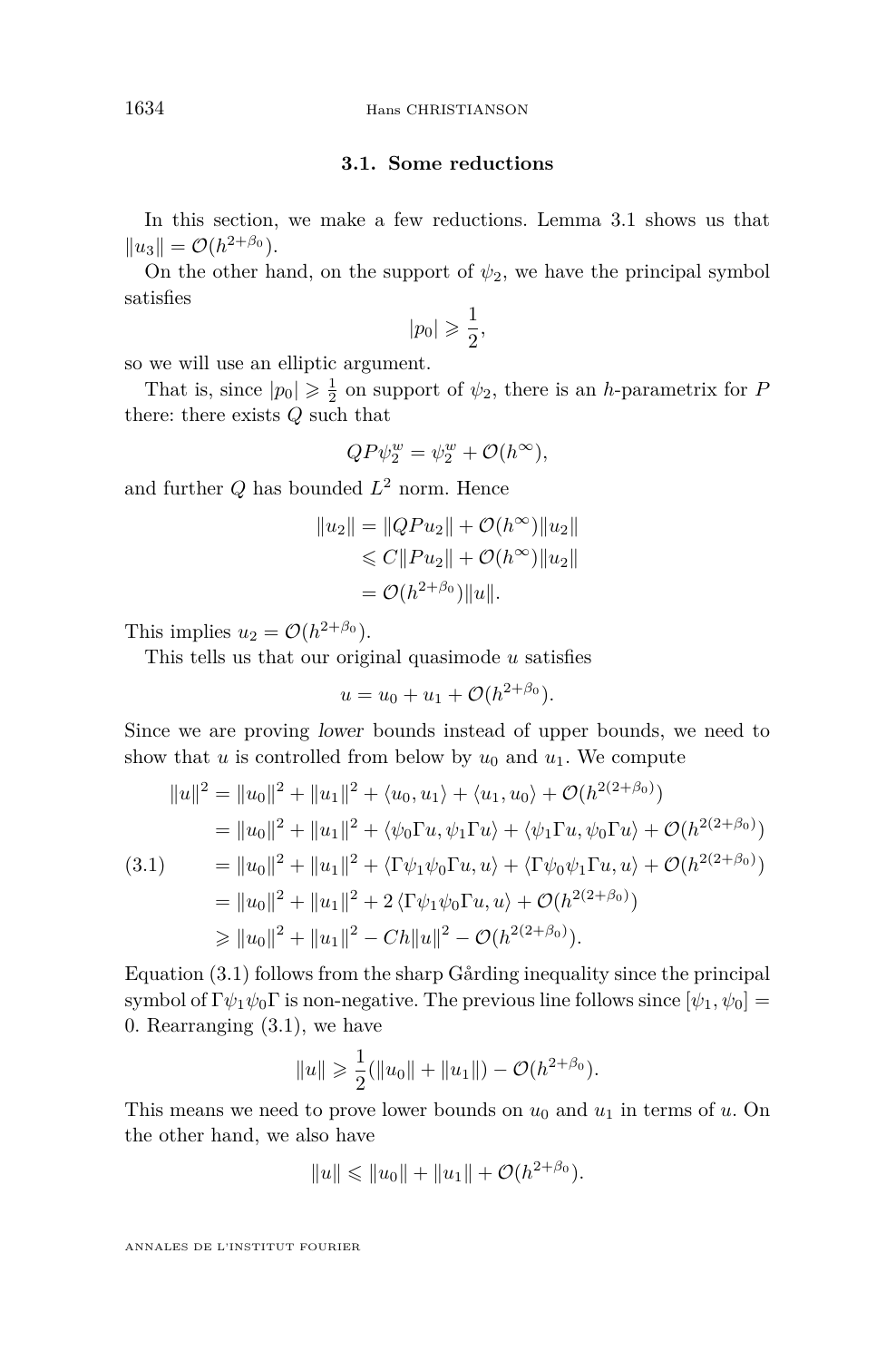<span id="page-19-0"></span>This means that, in particular, since  $u$  is normalized, for  $h > 0$  sufficiently small, we must have either

or

$$
||u_0|| \ge \frac{1}{3},
$$
  
 $||u_1|| \ge \frac{1}{3}.$ 

#### **3.2.** Estimation of  $u_0$

In this subsection we assume  $||u_0|| \geq 1/3$ , so that in particular  $||u_0||$  is comparable to  $||u||$ . Observe that on the support of  $\psi_0$ , since  $\eta$  is invariant, we have  $|\xi|^2 \geq 1/4 - \mathcal{O}(h^2)$ , which means the propagation speed in the *x*-direction is bounded below. We claim this implies

$$
||u_0||_{L^2_{x,\theta}} \leqslant c_0 ||u_0||_{L^2([a,b]_x \times \mathbb{S}_\theta)}
$$

for some  $c_0 > 0$ . In other words,  $u_0$  is uniformly distributed in the sense that the mass cannot be vanishing in *h* on any set, unless it is vanishing in *h* everywhere.

The claim follows by propagation of singularities. The standard propagation of singularities result applies whenever the classical flow propagates singularities from one region to another in phase space. It says that if all points in a region in phase space flow into a second region under the classical flow, then the mass of a function in the first region is controlled by the mass in the second, modulo a term with the operator. Since we are analyzing the region where  $\xi \neq 0$ , we have uniform propagation in the *x* direction. A general statement is given in the following Lemma (a refinement of Hörmander's original result [\[9\]](#page-29-0)). For a proof in this context, see, for example, [\[4,](#page-28-0) Lemma 2.4] and [\[1,](#page-28-0) Lemma 4.1].

LEMMA 3.2. — Let  $V_1, V_2 \in T^*X$ , *p* the symbol of a semiclassical pseudodifferential operator P with principal symbol  $p_0$ . Suppose A, B are pseudodifferential operators with  $A \equiv 1$  on  $V_2$ , and the semiclassical wavefront set of *B* is in  $V_1$ . Suppose there exists  $T > 0$  such that

(3.2) 
$$
\begin{cases} \forall \rho \text{ in a neighbourhood of } V_1, \\ \exp(tH_{p_0})(\rho) \in V_2 \text{ for } t \sim T. \end{cases}
$$

Then

(3.3) 
$$
||Bv|| \leq C (h^{-1} ||Pv|| + ||Av||) + O(h^{\infty}) ||v||.
$$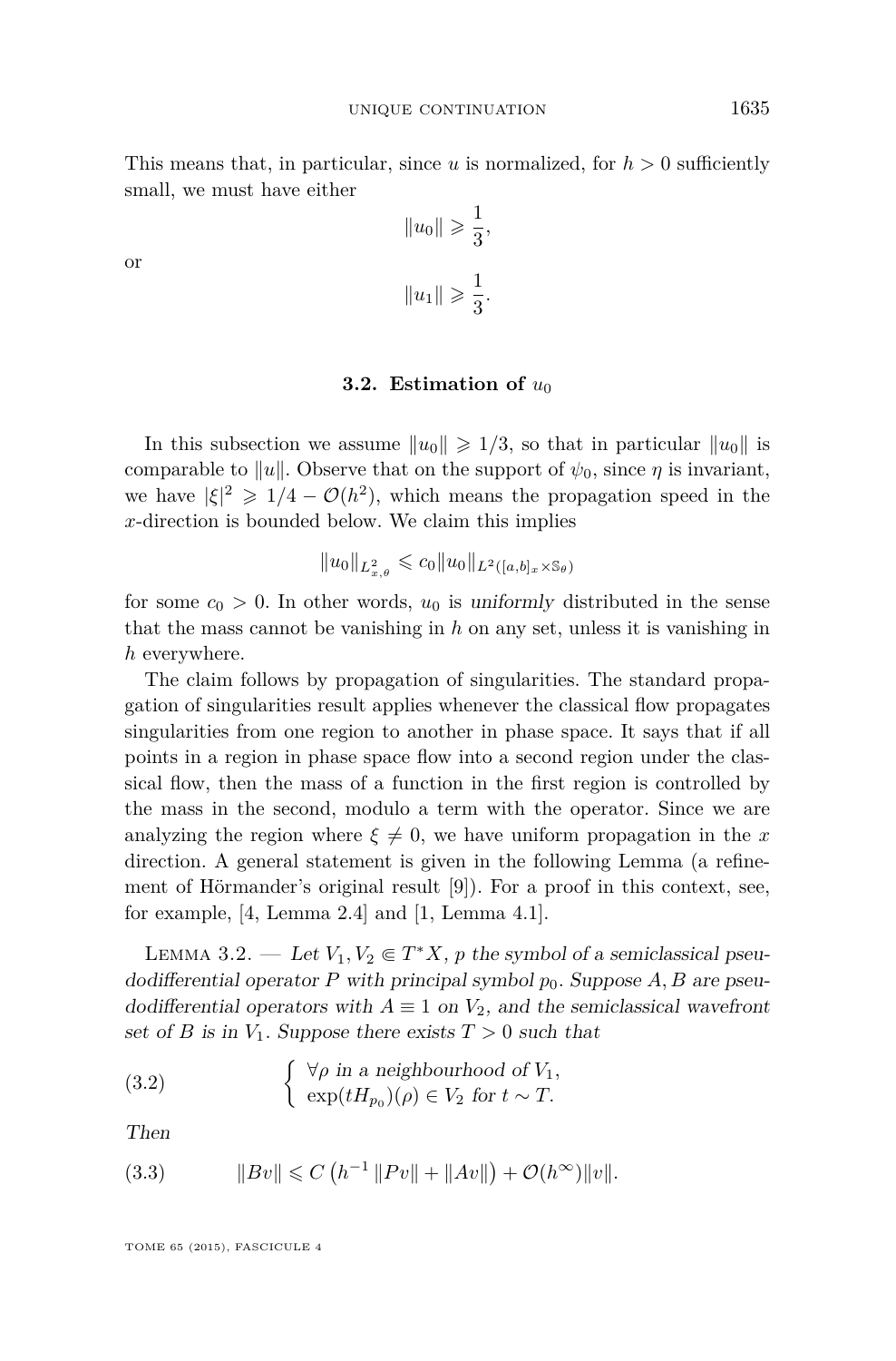<span id="page-20-0"></span>Fix two non-empty intervals in the  $x$  direction,  $(a, b)$  and  $(c, d)$  and assume  $u_0$  is  $L^2$  normalized (this is possible since  $||u_0|| \sim ||u||$ ). Now using that  $Pu_0 = O(h^{2+\beta_0})||u_0||$ , we have

$$
||u_0||_{L^2((c,d)\times\mathbb{S}^1)} \leq C h^{-1} ||Pu_0|| + C_2 ||u_0||_{L^2((a,b)\times\mathbb{S}^1)}
$$
  

$$
\leq C h^{1+\beta_0} ||u_0||_{L^2(\mathbb{S}^1\times\mathbb{S}^1)} + C_2 ||u_0||_{L^2((a,b)\times\mathbb{S}^1)},
$$

for some  $C_2 > 0$ . For  $h > 0$  sufficiently small, this implies if  $u_0$  has mass bounded below independent of *h* in any *x* neighbourhood (*c, d*) (and in particular also for  $\mathbb{S}^1$ ), then

$$
||u_0||_{L^2((a,b)\times\mathbb{S}^1)} \geqslant c' > 0
$$

independent of  $h$ . Rescaling in terms of  $u_0$  if  $u_0$  is not normalized, we recover

$$
||u_0||_{L^2((a,b)\times\mathbb{S}^1)} \geq c'||u_0||.
$$

Since the interval  $(a, b)$  is arbitrary, we have shown that the  $L^2$ -mass on any rotationally invariant neighbourhood is positive independent of *h*. Thus [\(1.1\)](#page-4-0) holds with a lower bound independent of  $h = \lambda^{-1}$ .

#### **3.3. Estimation of** *u*<sup>1</sup>

We next analyze  $u_1$ , assuming that

$$
||u_1|| \geqslant \frac{1}{3} = \frac{1}{3} ||u||.
$$

The quasimode  $u_1$  is microsupported where all the critical points of  $A(x)$ are. Let us recall that we are trying to prove that for any open interval (*a, b*) in the *x* variable, that either

$$
||u_1||_{L^2((a,b)_x\times\mathbb{S}^1_\theta)}=\mathcal{O}(\lambda^{-\infty}),
$$

or for all  $\epsilon > 0$ , there is a constant  $C_{\epsilon} > 0$  such that

$$
||u_1||_{L^2((a,b)\times\mathbb{S}^1)} \geqslant C_{\epsilon}\lambda^{-1-\epsilon}||u_1||_{L^2(\mathbb{S}^1_x\times\mathbb{S}^1_{\theta})}.
$$

We also have yet to use the fact that  $u = u_0 + u_1 + u_2 + u_3$  was assumed to be irreducible. We will use that in two ways in this subsection. First, we use this assumption to decompose the Fourier series of *u*<sup>1</sup> into finer "bands" in phase space, each associated to distinct angular momenta. An irreducible quasimode can live on at most one of these finer bands, so that we require fewer Fourier modes in *u*<sup>1</sup> than at first impression. Second, we use this assumption together with the geodesic complexity assumption to describe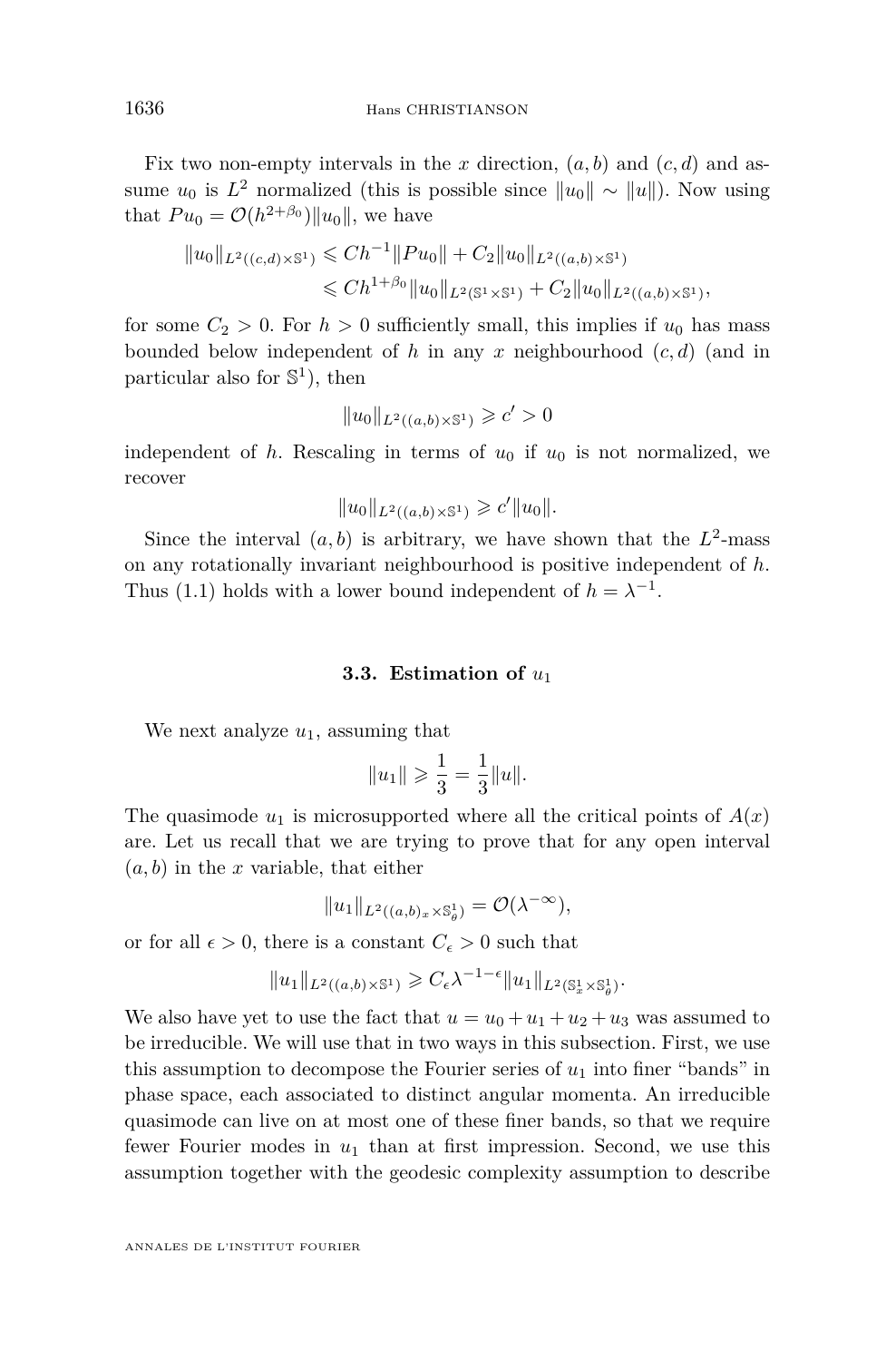the possible behaviour of  $u_1$  in each possible invariant set in a fixed level set of the moment map.

Since  $u_1$  is microsupported in a region where  $|\eta|$  is bounded between two constants, say,  $a_0 \leqslant |\eta| \leqslant a_1$ , and  $\eta = hk$  for some integer k, a priori the number of angular momenta  $k$  in the wavefront set of  $u_1$  is comparable to  $h^{-1}$ . We can do better than that. Using the semiclassical calculus, we will next show that there exists  $k_0 \in \mathbb{Z}$  such that for any  $\epsilon > 0$ , we have

$$
u_1 = \sum_{|k-k_0| \leqslant h^{-\epsilon}} e^{ik\theta} \varphi_k(x) + \mathcal{O}(h^{\infty}) \|u_1\|.
$$

That is, we claim that the Fourier decomposition of *u*<sup>1</sup> can actually only have  $\mathcal{O}(h^{-\epsilon})$  non-trivial modes. To prove this claim, fix  $k_0 \in \mathbb{Z}$  and any  $\epsilon > 0$ , and choose a  $k_1 \in \mathbb{Z}$  satisfying

$$
|k_1 - k_0| \geqslant h^{-\epsilon}.
$$

We will show that we can decompose  $u_1$  into (at least) two pieces with disjoint microsupport, one near  $hk_0$  and one near  $hk_1$ . Evidently, these two pieces correspond to different angular momenta *η*, so have wavefront sets associated to different level sets of the moment map. Of course, level sets sufficiently close (in an *h*-dependent set) may contribute to a single irreducible quasimode, but the point is to quantify how far away from a single level set one needs to go before leaving the microsupport of an irreducible quasimode.

In order to make this rigorous, let  $\eta_j = hk_j$  for  $j = 0, 1$ , and choose  $\chi(r) \in \mathcal{C}_c^{\infty}(\mathbb{R})$  satisfying

$$
\chi(r) \equiv 1 \text{ for } |r| \leq 1,
$$

with support in  $\{|r| \leq 2\}$ . For  $j = 0, 1$ , let

$$
\chi_j(\eta, h) = \chi\left(\frac{\eta - \eta_j}{h^{1 - \epsilon/2}}\right).
$$

As semiclassical symbols, the  $\chi_j$  are in a harmless  $S^0_{1/2-\epsilon/4}$  symbol class (after rescaling the local Weyl integral), and moreover they only depend on *η* (not on *θ*) and commute with  $-\Delta$ . On the support of each of the  $\chi_i$ , we have

$$
\left|\frac{\eta-\eta_j}{h^{1-\epsilon/2}}\right| = \left|\frac{hk-hk_j}{h^{1-\epsilon/2}}\right| = \left|\frac{k-k_j}{h^{-\epsilon/2}}\right| \leq 2.
$$

This implies

$$
|k - k_j| \leq 2h^{-\epsilon/2},
$$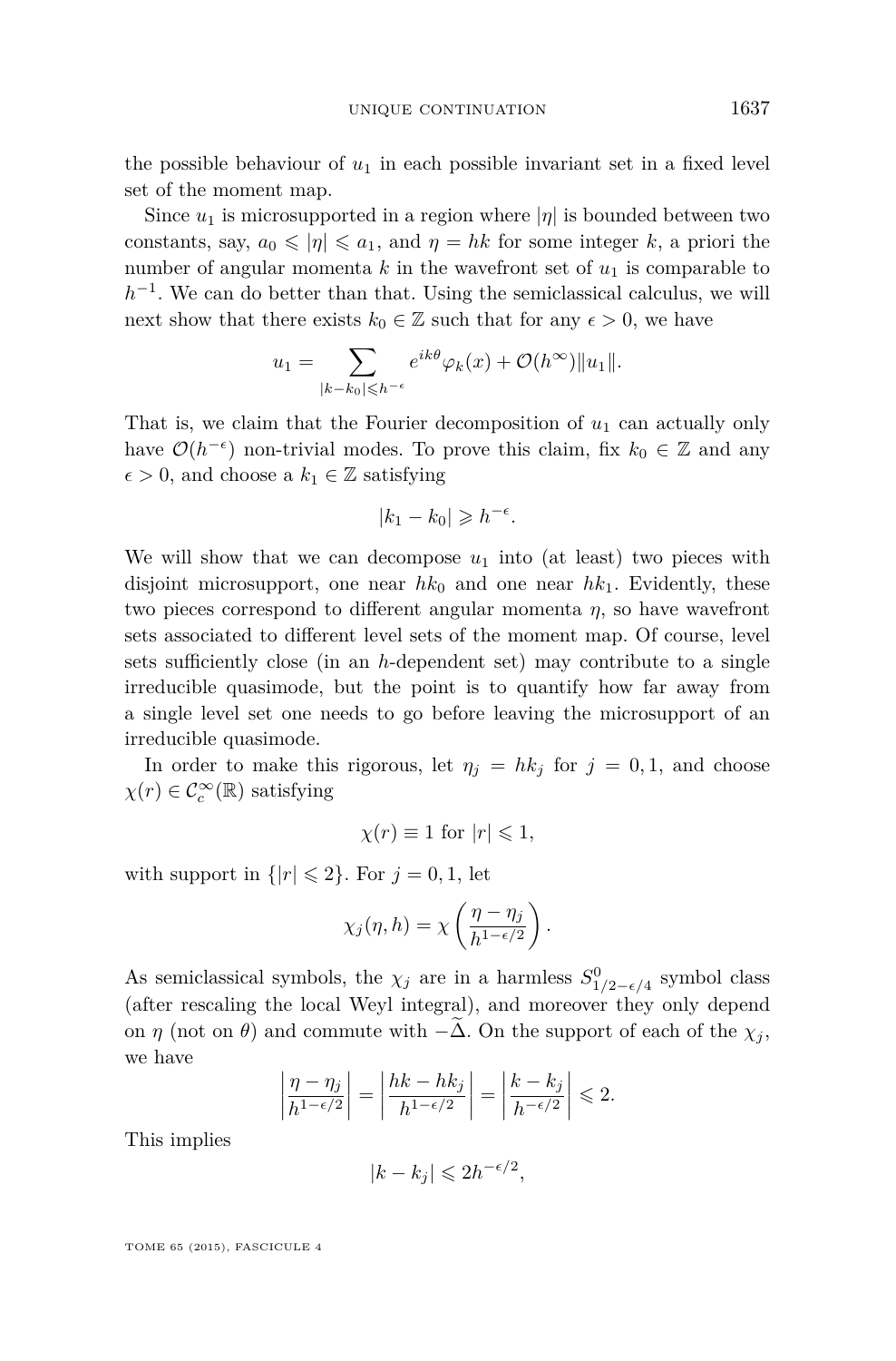so as  $h \to 0^+, \chi_0$  and  $\chi_1$  have disjoint supports. This means the functions  $\chi_1 u_1$  and  $\chi_2 u_1$  have disjoint *h*-wavefront sets, so they are almost orthgonal:

$$
\langle \chi_1 u_1, \chi_2 u_1 \rangle = \mathcal{O}(h^{\infty}).
$$

Hence if each of these functions has nontrivial  $L^2$  mass, then *u* was not an irreducible quasimode.

Finally, we analyze the function  $u_1$ , but spread over at most  $\mathcal{O}(h^{-\epsilon})$ Fourier modes. Fix  $k_0$  as above. Recalling again the separated equation [\(2.5\)](#page-12-0) with the potential

$$
V(x) = A^{-2}(x) + h^2 V_1(x),
$$

let  $A_0$  and  $A_1$  again be the min/max respectively of  $A(x)$ . Our spectral parameter now is  $z = h^2 \lambda^2$ , where *h* will be allowed to vary in the values  $h \in \{ |k|^{-1} : |k - k_0| \leq k_0^{\epsilon} \}.$  We are localized where

$$
\frac{1}{2}A_0^2 \le (\lambda^{-1}k)^2 \le 2A_1^2,
$$

or

$$
\frac{1}{2}A_1^{-2} \leqslant z \leqslant 2A_0^{-2}.
$$

This of course implies that  $\lambda$  and  $k$  are comparable, and hence both comparable to  $h^{-1}$ . Write

(3.4) 
$$
u_1 = \sum_{|k-k_0| \leqslant k_0^{\epsilon}} \varphi_k(x) e^{ik\theta} + \mathcal{O}(h^{\infty}).
$$

Throughout the remainder of this section, let  $\lambda$  be large and fixed. Let  $(a, b)$  ⊂ S<sup>1</sup> be a non-empty interval, and assume that  $u_1$  is nontrivial in  $(a, b) \times \mathbb{S}^1$ :

 $||u_1||_{L^2((a,b)\times\mathbb{S}^1)} \ge |\lambda|^{-N}$ 

for some *N*. Let  $\Gamma \subset T^*X$  be the set

$$
\Gamma = (a, b)_x \times \mathbb{R}_{\xi}.
$$

If  $\varphi_k(x)$  is one of the Fourier modes in the Fourier series (3.4) for  $u_1$ , then either  $\|\varphi_k\|_{L^2((a,b))} = \mathcal{O}(|k|^{-\infty})$ , or  $\|\varphi_k\|_{L^2((a,b))} \geqslant |k|^{-N_k}$  for some  $N_k \geq 0$ . In the first case,  $W\mathbf{F}_{|k|=1}(\varphi_k) \cap \Gamma = \emptyset$ , so these modes have disjoint wavefront set from  $u_1$ . Hence these Fourier modes would contribute to a reducible quasimode, so must not be in the sum. Hence let

$$
A = \{k : |k - k_0| \leq |k_0|^{\epsilon} \text{ and } \|\varphi_k\|_{L^2((a,b))} \geq |k|^{-N_k} \text{ for some } N_k \geq 0\},\
$$

and write

(3.5) 
$$
u_1 = \sum_{k \in A} \varphi_k(x) e^{ik\theta} + \mathcal{O}(h^{\infty}).
$$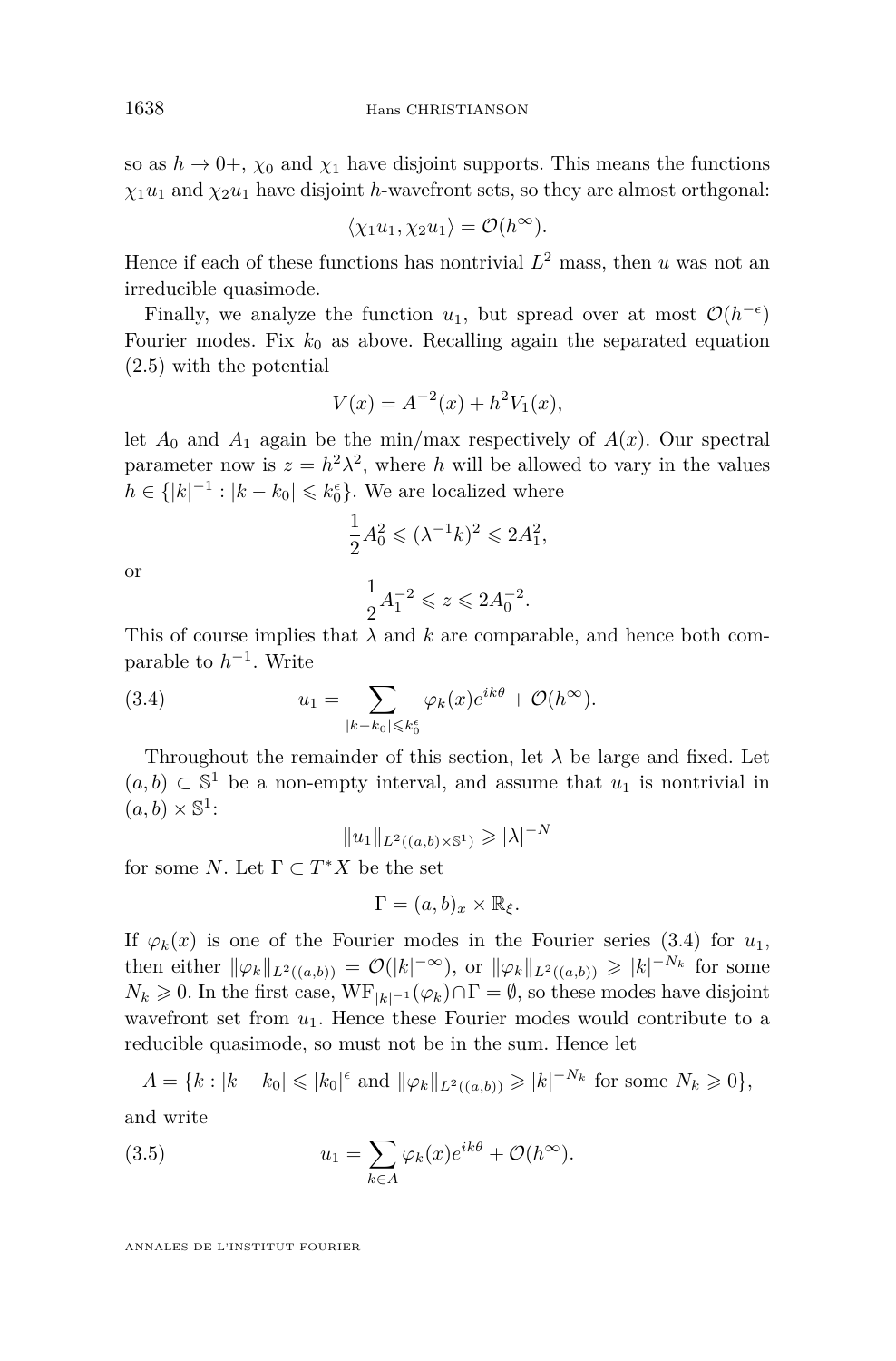The key point is that, by orthonormality, there is at least one of the  $\varphi_k$ which is relatively large. We have

$$
||u_1||_{L^2(\mathbb{S}^1 \times \mathbb{S}^1)}^2 = \sum_{k \in A} ||\varphi_k||_{L^2(\mathbb{S}^1)}^2 + \mathcal{O}(h^{\infty}),
$$

so at least one of the  $\varphi_k$ s satisfies

$$
c_0 k_0^{-\epsilon_0} \|u_1\|_{L^2(\mathbb{S}^1 \times \mathbb{S}^1)}^2 \le \|\varphi_k\|_{L^2(\mathbb{S}^1)}^2
$$

for some small constant  $c_0 > 0$ . Fix this  $\varphi_k$ . We have for this *k* and  $h = |k|^{-1}$ as usual

$$
((hD)^{2} + V(x) - z)\varphi_{k} = \mathcal{O}(h^{2+\beta_{0}})||u_{1}|| = \mathcal{O}(h^{2+\beta_{0}-\epsilon})||\varphi_{k}||,
$$

so that  $\varphi_k$  is a quasimode of order  $h^{2+\beta_0/2}$  if  $\epsilon < \beta_0/2$  is sufficiently small. We now need to show that if *u* is a weak irreducible quasimode,

$$
((hD)^{2} + V(x) - z)u = \mathcal{O}(h^{2+\beta_{0}/2})||u||,
$$

with  $||u|| = 1$ , then either  $||u||_{L^2(a,b)} = \mathcal{O}(h^{\infty}) = \mathcal{O}(\lambda^{-\infty})$ , or  $||u||_{L^2(a,b)} \geq$  $C_{\epsilon}h^{1+\epsilon}$  for any  $\epsilon > 0$ . If *u* is the  $\varphi_k$  selected above, then we have already assumed that *u* is nontrivial in  $(a, b)$ , so that  $||u||_{L^2(a,b)} \geq c h^N$  for some *N*. For the remainder of this section, we replace  $\beta_0/2$  with  $\beta_0$  to avoid excessive notation.

There are a number of subcases to consider here. We observe that, according to Lemma [3.1,](#page-17-0) we can always microlocalize further to a set close to the energy level of interest. That is, for  $P(z, h) = (hD)^2 + V(x) - z$ , if  $P(z, h)u = \mathcal{O}(h^{2+\beta_0})$ , then if  $\psi(r) \in C_c^{\infty}(\mathbb{R})$  satisfies  $\psi \equiv 1$  for *r* near 0, we have for any  $\delta > 0$ 

$$
\psi^{w}((\xi^{2} + V(x) - z)/\delta)u = u + \mathcal{O}(h^{2+\beta_{0}}).
$$

For the rest of this section, we write  $\psi^w$  for this energy cutoff.

Case  $1.$  — Next, assume  $z$  is in a small neighbourhood of a critical energy level, and assume  $A'(x) \neq 0$  somewhere on  $(a, b)$ . Then let  $(a', b')$ be a non-empty interval with

$$
(a',b') \in \{A' \neq 0\} \cap (a,b),
$$

and let  $(\alpha', \beta) \supset (\alpha', b')$  be the maximal connected interval with  $A'(x) \neq 0$ on  $(\alpha', \beta)$ . Now *A'* has constant sign on  $(\alpha', \beta)$ , so at least one of  $\alpha'$  or  $\beta$ is part of a weakly unstable critical element (see Figure [3.1\)](#page-24-0).

Without loss in generality, assume  $A' < 0$  on  $(\alpha', \beta)$  so that at least  $\beta$  lies in a weakly unstable critical element. That is, the principal part of the potential  $A^{-2}(x)$  increases as  $x \to \beta$ -, and takes the value, say  $A^{-2}(\beta) = A_2$ . Let  $(\alpha, \beta)$  be the maximal open interval containing  $(\alpha', \beta)$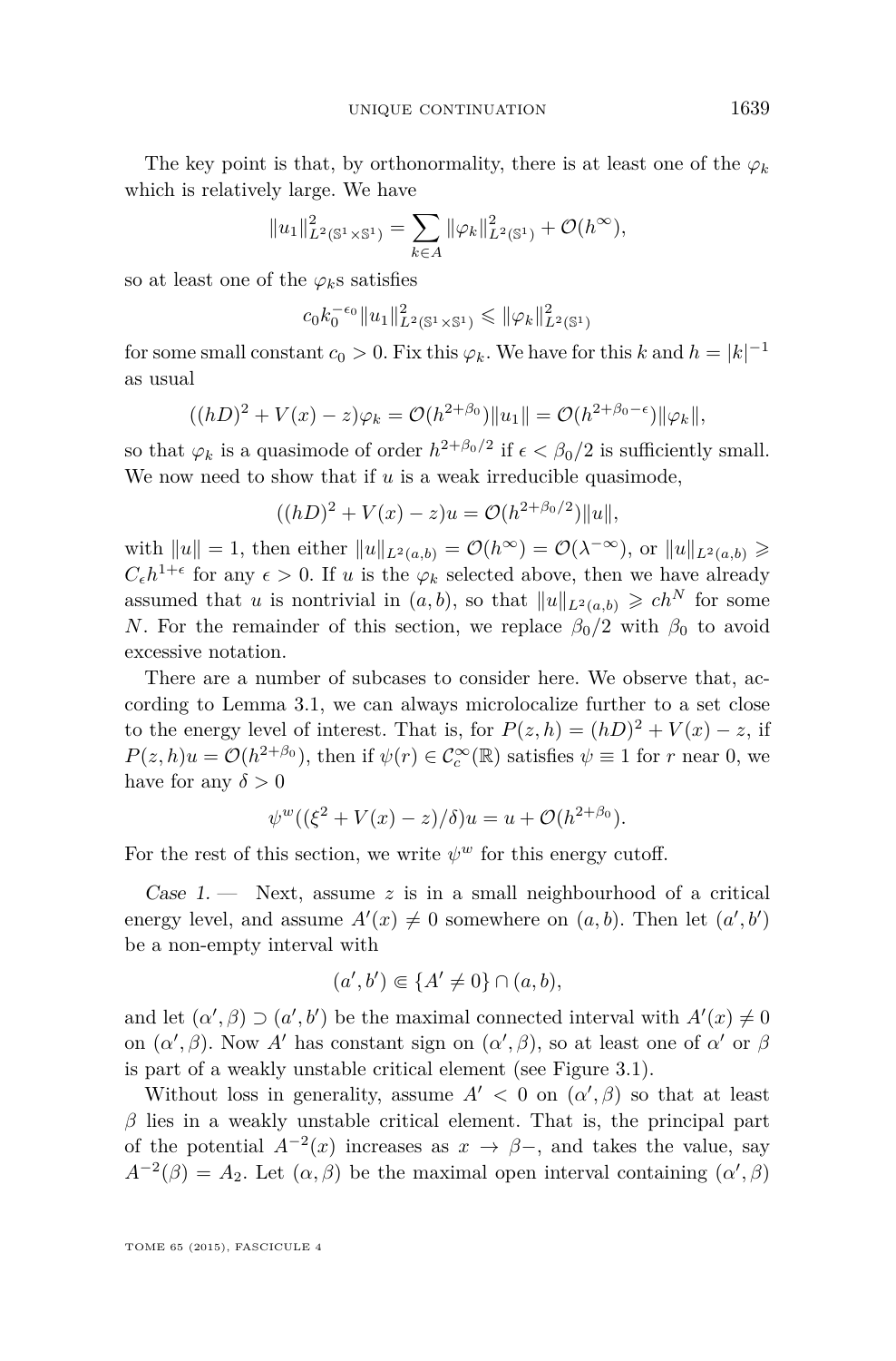<span id="page-24-0"></span>

Figure 3.1. The function  $A^{-2}(x)$  and the weakly unstable critical point β. point *β*.

where  $A^{-2}(x) < A_2$  on  $(\alpha, \beta)$ . As  $A^{-2}(x) < A^{-2}(\alpha)$  for  $x \in (\alpha, \beta)$  and  $A^{-2}(\alpha) = A_2$ , we have  $(A^{-2}(x))' < 0$  for  $x \in (\alpha, \beta)$  sufficiently close to  $\alpha$ . That means that either  $\alpha$  is part of a weakly unstable critical element, or  $A'(\alpha) \neq 0$ . We break the analysis into the two separate subsubcases, beginning with  $A'(\alpha) \neq 0$ .

Case 1a. — If  $A'(\alpha) \neq 0$ , then the weakly unstable/stable manifolds associated to  $(A^{-2})'(\beta) = 0$  are homoclinic to each other (see Figure [3.2\)](#page-25-0), and in particular, propagation of singularities can be used to control the mass along this whole trajectory, as long as we stay away from the right hand endpoint *β*. That is, propagation of singularities implies for any  $\eta > 0$ independent of *h*,

$$
\|\psi^w u\|_{L^2(\alpha,\beta-\eta)} \leq C_{\eta}(h^{-1} \|((hD)^2 + V - z)\psi^w u\| + \|\psi^w u\|_{L^2(a',b')}
$$

$$
\leq C_{\eta}h^{1+\beta_0} \|u\| + \|\psi^w u\|_{L^2(a',b')}.
$$

Hence by taking  $h > 0$  sufficiently small, we need to bound  $\|\psi^w u\|_{L^2(\alpha,\beta-\eta)}$ from below in terms of  $||u||$ .  $\frac{1}{2}$  below in terms or  $||u||$ .

Let  $[\beta, \kappa]$  be the maximal connected interval containing  $\beta$  on which  $A' =$ <br>
Let  $\tilde{\kappa} = 1$  on  $[\beta, \kappa]$  with 0 (we allow  $κ = β$  if the critical point is isolated). Let  $\tilde{\chi} \equiv 1$  on  $[β, κ]$  with support in a small neighbourhood thereof, and let  $\chi \equiv 1$  on supp  $\tilde{\chi}$  with support in a slightly smaller set so that  $(1-\tilde{\chi}) \geqslant (1-\chi)$  and  $(1-\tilde{\chi}) \geqslant c|\chi'|$ . Then writing  $P(z, h) = (hD)^2 + V - z$ , we have from Theorem [2.5](#page-12-0) (for any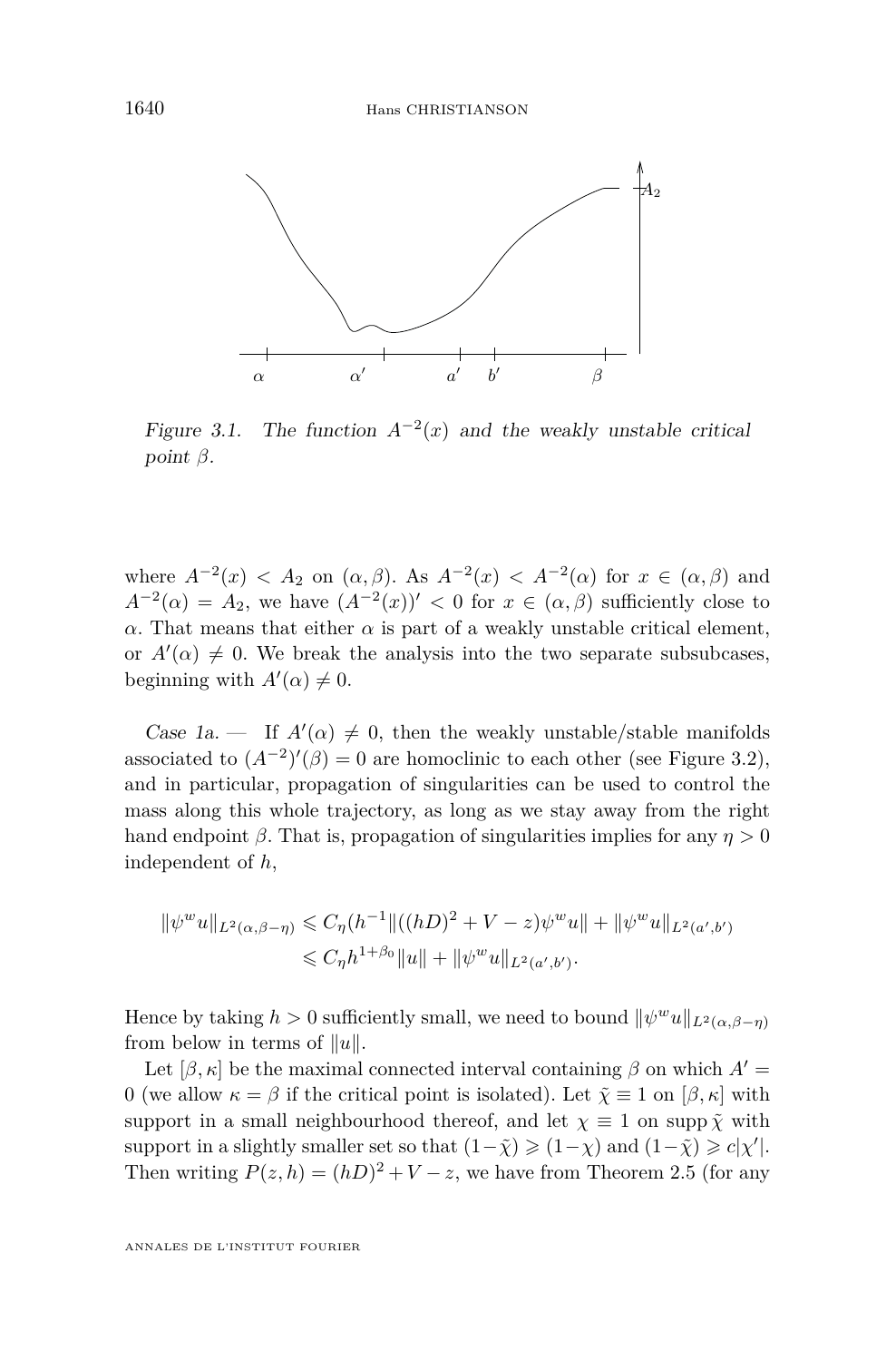<span id="page-25-0"></span>

Figure 3.2. If  $A'(\alpha) \neq 0$ , the unstable manifold from  $\beta$  flows into the stable manifold at β (homoclinicity). The interval indicates a region stable manifold at *β* (homoclinicity). The interval indicates a region with propagation speed uniformly bounded below.

 $\epsilon > 0$ 

$$
||u|| \le ||\chi u|| + ||(1 - \chi)u||
$$
  
\n
$$
\le C_{\epsilon} h^{-2-\epsilon} ||P(z, h)\chi u|| + ||(1 - \tilde{\chi})u||
$$
  
\n
$$
\le C_{\epsilon} h^{-2-\epsilon} (||\chi P(z, h)u|| + ||[P(z, h), \chi]u||) + ||(1 - \tilde{\chi})u||
$$
  
\n
$$
\le C'_{\epsilon} (h^{\beta_0 - \epsilon} ||u|| + h^{-1-\epsilon} ||(1 - \tilde{\chi})u||) + ||(1 - \tilde{\chi})u||
$$

Rearranging and taking  $h > 0$  sufficiently small and  $\epsilon < \beta_0$ , we get

$$
||(1 - \tilde{\chi})u|| \geqslant C_{\epsilon}h^{1+\epsilon}||u||.
$$

Now either the wavefront set of *u* is contained in the closure of the lift of  $(\alpha, \beta)$  or it isn't. In the latter case there is nothing to prove. In the former case, we conclude that  $u = \mathcal{O}(h^{\infty})$  on any open subset whose closure does not meet the set  $[\alpha, \beta]$ . We appeal to propagation of singularities neighbourhood of *α*, so that (shrinking *η* > 0 if necessary) for some *c*<sub>1</sub> > 0, one more time. Since  $A'(\alpha) \neq 0$ , propagation of singularities applies in a

$$
||u||_{L^2(\alpha,\beta-\eta)} \geqslant c_1 ||u||_{L^2(\alpha-\eta,\beta-\eta)}.
$$

Since we have assumed  $u = \mathcal{O}(h^{\infty})$  on  $(\alpha - \eta, \beta + \eta)^{c}$ , this estimate, together with  $(3.6)$  and  $(3.3)$  allows us to conclude

$$
||u||_{L^2(\alpha,\beta-\eta)} \geqslant C||(1-\tilde{\chi})u|| \geqslant C_\epsilon h^{1+\epsilon}||u||.
$$

Case 1b. — We now consider the possibility that  $A'(\alpha) = 0$  as well as  $A(\beta) = 0$  (see Figure 3.3). In this case, propagation of singularities fails at both endpoints of  $(\alpha, \beta)$ , so we can only conclude that for any  $\eta > 0$  $A'(\beta) = 0$  (see Figure [3.3\)](#page-26-0). In this case, propagation of singularities fails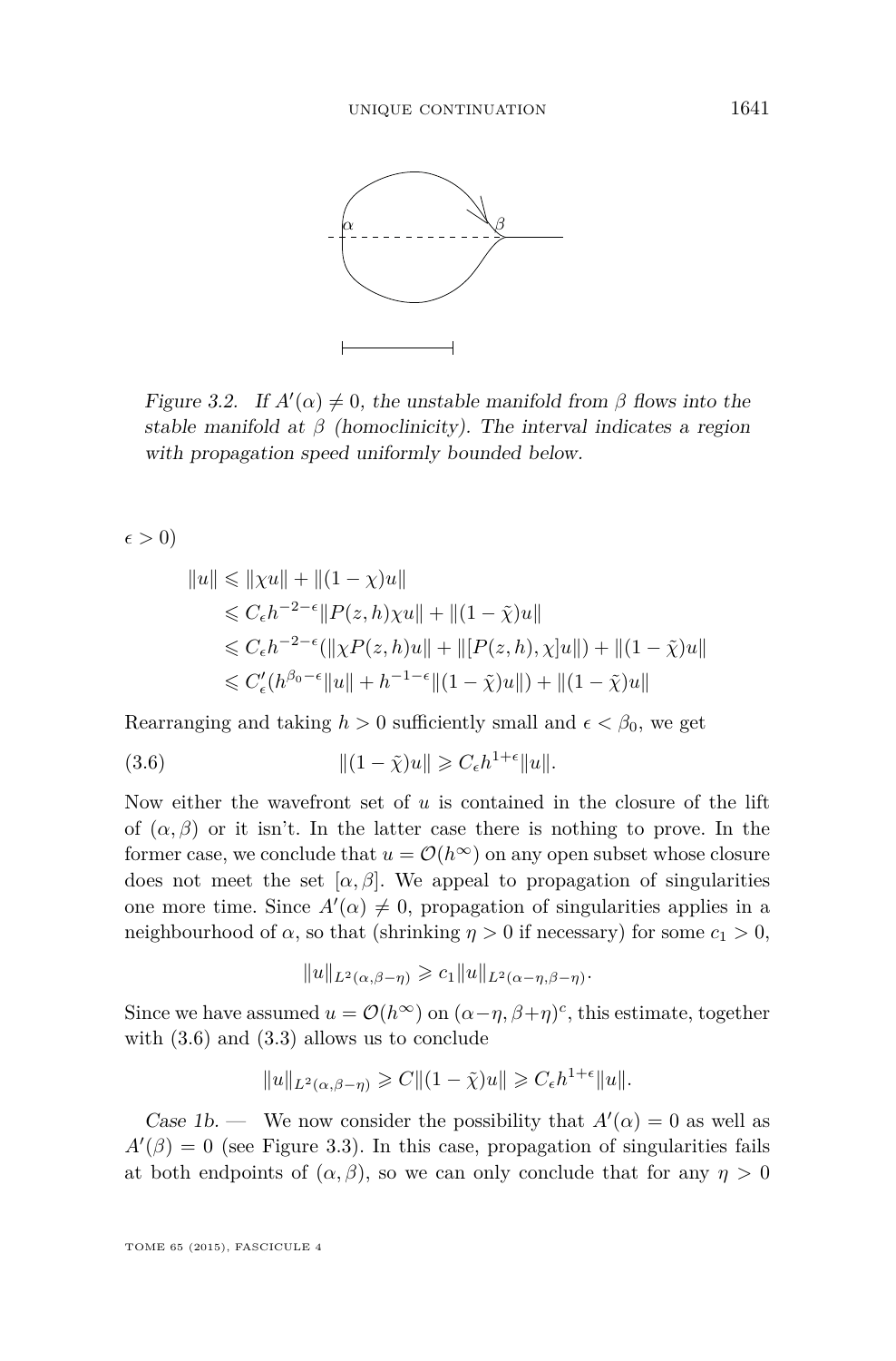<span id="page-26-0"></span>

Figure 3.3. If A-(α) = 0, the unstable manifold from β flows into the Figure 3.3. If  $A'(\alpha) = 0$ , the unstable manifold from *β* flows into the stable manifold at  $\alpha$  and vice versa. The interval indicates a region with propagation speed uniformly bounded below.

independent of  $h$ ,  $\mathbf{r}$ 

$$
||u||_{L^{2}(\alpha+\eta,\beta-\eta)} \leq C_{\eta}(h^{-1}||((hD)^{2}+V-z)u||+||u||_{L^{2}(\alpha',b')}.
$$

Hence now it suffices to prove that for some  $\eta > 0$  small but independent of *h*, we have the estimate

$$
||u||_{L^2(\alpha+\eta,\beta-\eta)} \geqslant C_\epsilon h^{1+\epsilon}||u||
$$

for any  $\epsilon > 0$ .

 $\epsilon > 0.$ Let  $[\beta, \kappa]$  be the maximal connected interval containing  $\beta$  on which  $A'$  = 0, and let  $[\omega, \alpha]$  be the maximal connected interval containing  $\alpha$  on which  $A' = 0$ . Let  $\tilde{\chi} \equiv 1$  on  $[\beta, \kappa] \cup [\omega, \alpha]$  with support in small neighbourhoods thereof, and let  $\chi \equiv 1$  on supp  $\tilde{\chi}$  with support in a slightly smaller set so that  $(1 - \tilde{\chi}) \geqslant (1 - \chi)$  and  $(1 - \tilde{\chi}) \geqslant c|\chi'|$ . Since both  $[\omega, \alpha]$  and  $[\beta, \kappa]$ are weakly unstable, we can apply Theorem 2.5 and the same argument as above to finish this case.

containing (a, b) (as in the case of u<sup>0</sup> above). Hence we are interested in Case 2. — Finally, we assume  $(a, b) \subset \{A' = 0\}$ . Again, if  $A^{-2} \equiv A_3$ on  $(a, b)$  and  $z \neq A_3$ , we can use propagation of singularities to control  $||u||_{L^2(a,b)}$  from below by its mass on the connected component in  $\{p = z\}$ containing  $(a, b)$  (as in the case of  $u_0$  above). Hence we are interested in the case where  $z$  is in a small neighbourhood of  $A_3$ .

If  $u = \mathcal{O}(h^{\infty})$  on  $(a, b)$  there is nothing to prove, so assume not. Then if  $[u, \beta] \supset (u, \sigma)$  is the maximal connected metric  $\Lambda^*(x) = \Lambda_3$ , the wavefront set of *u* is contained in a small neighbourhood of  $[\alpha, \beta]$ , so that for  $\delta > 0$  as small as we like by taking a sufficiently localized energy cutoff,  $\mathbb{I}_2$ u- $[\alpha, \beta] \supset (a, b)$  is the maximal connected interval where  $A^{-2}(x) \equiv A_3$ , the we have

$$
||u||_{L^2([\alpha-\delta,\beta+\delta]^c)} = \mathcal{O}_{\delta}(h^{\infty}).
$$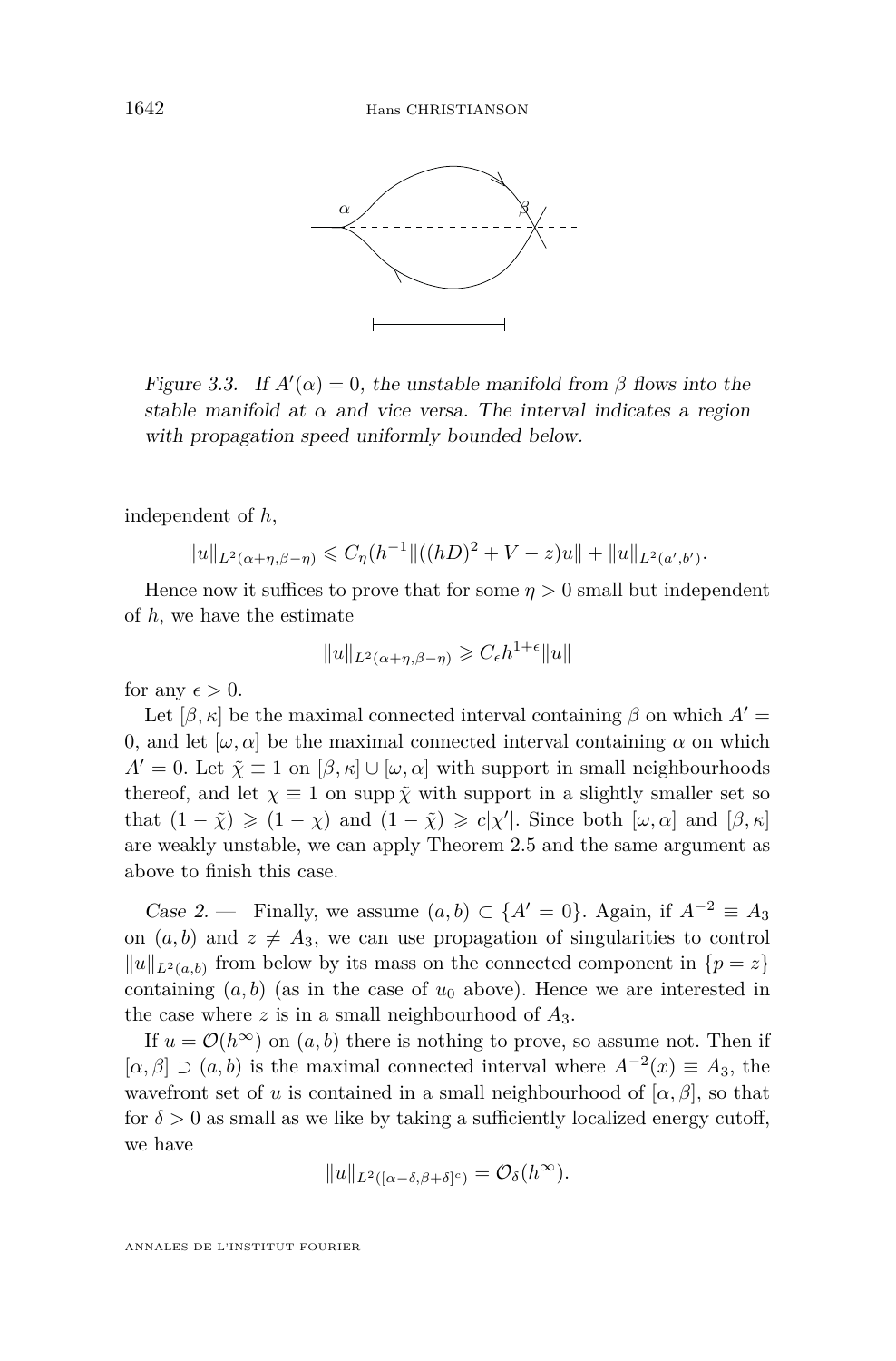

Figure 3.4. The setup for Case 2. Here if the quasimode is small in Figure 3.4. The setup for Case 2. Here if the quasimode is small in  $(a, b)$ , we cut off to the right of  $(a, b)$  and modify  $A^{-2}$  to the left to be weakly unstable. We then arrive at a contradiction. weakly unstable. We then arrive at a contradiction.

 $\Gamma$   $\Gamma$ <sup>1</sup>  $\Gamma$ <sup>1</sup>  $\Gamma$ <sup>1</sup>  $\Gamma$ <sup>1</sup>  $\Gamma$ <sup>1</sup>  $\Gamma$ <sup>1</sup>  $\Gamma$ <sup>1</sup>  $\Gamma$ <sup>1</sup>  $\Gamma$ <sup>1</sup>  $\Gamma$ <sup>1</sup>  $\Gamma$ <sup>1</sup>  $\Gamma$ <sup>1</sup>  $\Gamma$ <sup>1</sup>  $\Gamma$ <sup>1</sup>  $\Gamma$ <sup>1</sup>  $\Gamma$ <sup>1</sup>  $\Gamma$ <sup>1</sup>  $\Gamma$ <sup>1</sup>  $\Gamma$ <sup>1</sup>  $\Gamma$ <sup>1</sup>  $\Gamma$ <sup>1</sup>  $\Gamma$ <sup>1</sup>  $\Gamma$ <sup>1</sup>  $\Gamma$ <sup>1</sup>  $\Gamma$ <sup>1</sup>  $\Gamma$ <sup>1</sup> $\Gamma$  $\Gamma$ That means that, either  $P(\text{other})$ 

$$
||u||_{L^2([a,b])} \geq c > 0, \quad ||u||_{L^2([\alpha-\delta,a])} \geq c > 0, \text{ or } ||u||_{L^2([b,\beta+\delta])} \geq c > 0.
$$

 $1/3<\frac{1}{2}$  is weakly unstable. That is, if  $\alpha$  is weakly unstable. That is, if  $\alpha$ If the first estimate is true, we're done, so assume without loss in generality that  $||u||_{L^2([b,\beta+\delta])} \geqslant c > 0$ . Assume for contradiction that there exists  $\epsilon_0 > 0$  such that  $||u||_{L^2(a,b)} \leq C h^{1+\epsilon_0}$ . Let  $\chi \in C_c^{\infty}$  be a smooth function such that  $\chi \equiv 1$  on  $[b, \beta + \delta]$  with support in  $(a, \beta + 2\delta)$ . Write  $\tilde{u} = \chi u$ . If  $[\alpha, \beta]$  is a weakly stable critical element, modify  $A^{-1}(x)$  on the support of  $1-\chi$  so that  $[\alpha, \beta]$  is weakly unstable. That is, if  $(A^{-2}(x))' < 0$  for  $x < \alpha$  in  $[\alpha, \beta]$  is a weakly stable critical element, modify  $A^{-2}(x)$  on the support of some neighbourhood, replace *A* with a locally defined function  $\tilde{A}$  satisfying  $\tilde{A} \equiv A$  on supp  $\chi$  but  $(\tilde{A}^{-2}(x))' > 0$  for  $x < \alpha$  in some neighbourhood. If  $[\alpha, \beta]$  is weakly unstable, then let  $\tilde{A} \equiv A$  (see Figure 3.4. We apply Theorem  $\frac{1}{2}$  error comes from the computation  $\frac{1}{2}$ [2.5](#page-12-0) once again (for any  $\epsilon > 0$ ):

$$
||\chi u|| \leq C_{\epsilon} h^{-2-\epsilon} ||((hD)^2 + \tilde{A}^{-2} + h^2 V_1 - z)\chi u||
$$
  
=  $C_{\epsilon} h^{-2-\epsilon} ||((hD)^2 + A^{-2} + h^2 V_1 - z)\chi u||$   
 $\leq C_{\epsilon} h^{-2-\epsilon} (||P(z, h)u|| + ||[P(z, h), \chi]u||)$   
 $\leq C'_{\epsilon} (h^{\epsilon_0-\epsilon} ||u|| + h^{-1-\epsilon} ||u||_{L^2(a,b)}) + \mathcal{O}(h^{\infty}),$ 

where the  $\mathcal{O}(h^{\infty})$  error comes from the part of the commutator  $[P(z, h), \chi]$ supported outside a neighbourhood of  $[\alpha, \beta]$  (the other part contributing that the supported outside a neighbourhood of  $[\alpha, \beta]$  (the other part contributing the integral over  $(a, b)$ ). But our contradiction assumption implies that the wink theories that is  $\alpha$ right hand side is  $o(1)$  as  $h \to 0$  provided  $\epsilon < \epsilon_0$ . As  $\|\chi u\| \geq c > 0$ , this is a contradiction.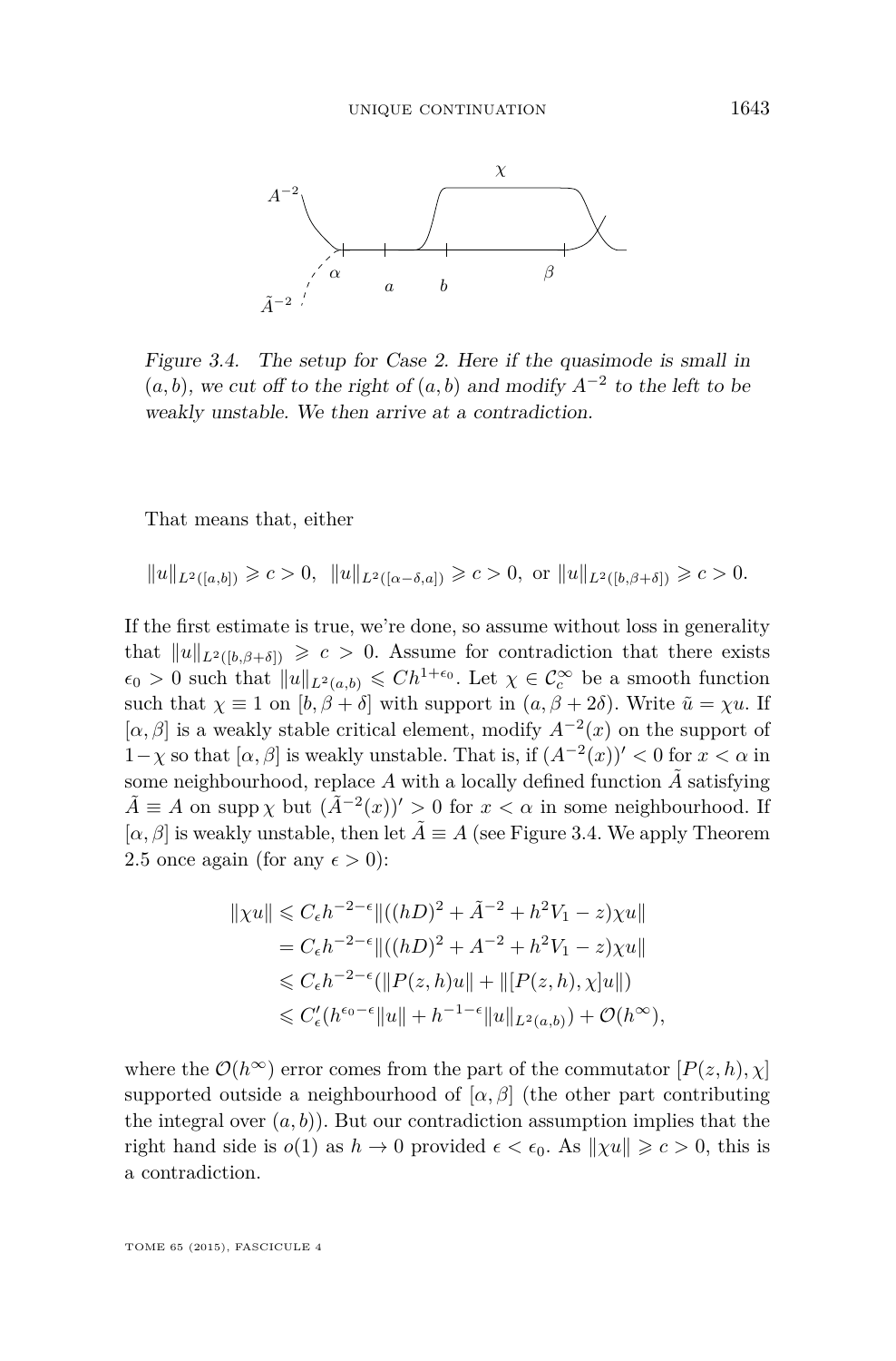#### **3.4. Finishing up the proof**

<span id="page-28-0"></span>We now put together the estimates of  $u_0, u_1, u_2, u_3$ . Since  $u_3 = \mathcal{O}(h^{2+\beta_0})$ and  $u_2 = \mathcal{O}(h^{\infty})$ , for  $h > 0$  sufficiently small, at least one of  $u_0$  and  $u_1$ must have  $L^2$  mass bounded below independent of *h*. If  $u_0$  has  $L^2$  mass bounded below independent of *h* we're done by the propagation of singularities argument in Subsection [3.2.](#page-19-0) Hence we need to conclude Theorem [1.2](#page-4-0) assuming  $u_0$  is small and  $u_1$  carries most of the  $L^2$  mass.

Fix  $(a, b)$  as considered in Subsection [3.3](#page-20-0) and recall we know that for any  $\epsilon$  > 0 there is a set *A* ⊂ {*k* : |*k* − *k*<sub>0</sub>| ≤ |*k*<sub>0</sub>|<sup> $\epsilon$ </sup>} of nontrivial Fourier modes such that

$$
u_1 = \sum_{k \in A} e^{ik\theta} \varphi_k(x) + \mathcal{O}(h^{\infty}) ||u_1||.
$$

We have fixed a  $k_1 \in A$  with

$$
\|\varphi_{k_1}\|_{L^2((a,b))} \geqslant |k_1|^{-N}
$$

for some integer *N* and also

$$
\|\varphi_{k_1}\|_{L^2(\mathbb{S}^1)} \geq c_0 |k_1|^{-\epsilon} \|u_1\|_{L^2(\mathbb{S}^1 \times \mathbb{S}^1)}.
$$

We use the notation  $\Omega = (a, b)_x \times \mathbb{S}_{\theta}^1$  as in the statement of Theorem [1.2.](#page-4-0) Since  $\varphi_{k_1}$  is nontrivial in  $(a, b)$ , it satisfies

$$
\|\varphi_{k_1}\|_{L^2(a,b)} \geqslant c_2|k_1|^{-1-\epsilon} \|\varphi_{k_1}\|_{L^2(\mathbb{S}^1_x)},
$$

for any  $\epsilon > 0$ . We conclude

$$
||u_1||_{L^2(\Omega)}^2 = \sum_{k \in A} ||\varphi_k(x)||_{L^2(a,b)}^2 + \mathcal{O}(h^{\infty})||u_1||^2
$$
  
\n
$$
\geq c_2'||\varphi_{k_1}||_{L^2(a,b)}^2 - \mathcal{O}(h^{\infty})||u_1||^2
$$
  
\n
$$
\geq c_2''k_1^{-2-2\epsilon}||\varphi_{k_1}(x)||_{L^2(\mathbb{S}_x^1)}^2 - \mathcal{O}(h^{\infty})||u_1||^2
$$
  
\n
$$
\geq c_2''' \lambda^{-2-4\epsilon}||u_1||_{L^2(\mathbb{S}_x^1 \times \mathbb{S}_\theta^1)}^2 - \mathcal{O}(\lambda^{-\infty})||u_1||^2.
$$

This concludes the proof of Theorem [1.2.](#page-4-0)

#### BIBLIOGRAPHY

- [1] N. Burq & M. Zworski, "Geometric control in the presence of a black box", J. Amer. Math. Soc. **17** (2004), no. 2, p. 443-471 (electronic).
- [2] H. Christianson, "High-frequency resolvent estimates on asymptotically Euclidean warped products", <http://arxiv.org/abs/1303.6172>.
- [3] ——— , "Semiclassical non-concentration near hyperbolic orbits", J. Funct. Anal. **246** (2007), no. 2, p. 145-195.
- [4] ——— , "Dispersive estimates for manifolds with one trapped orbit", Comm. Partial Differential Equations **33** (2008), no. 7-9, p. 1147-1174.